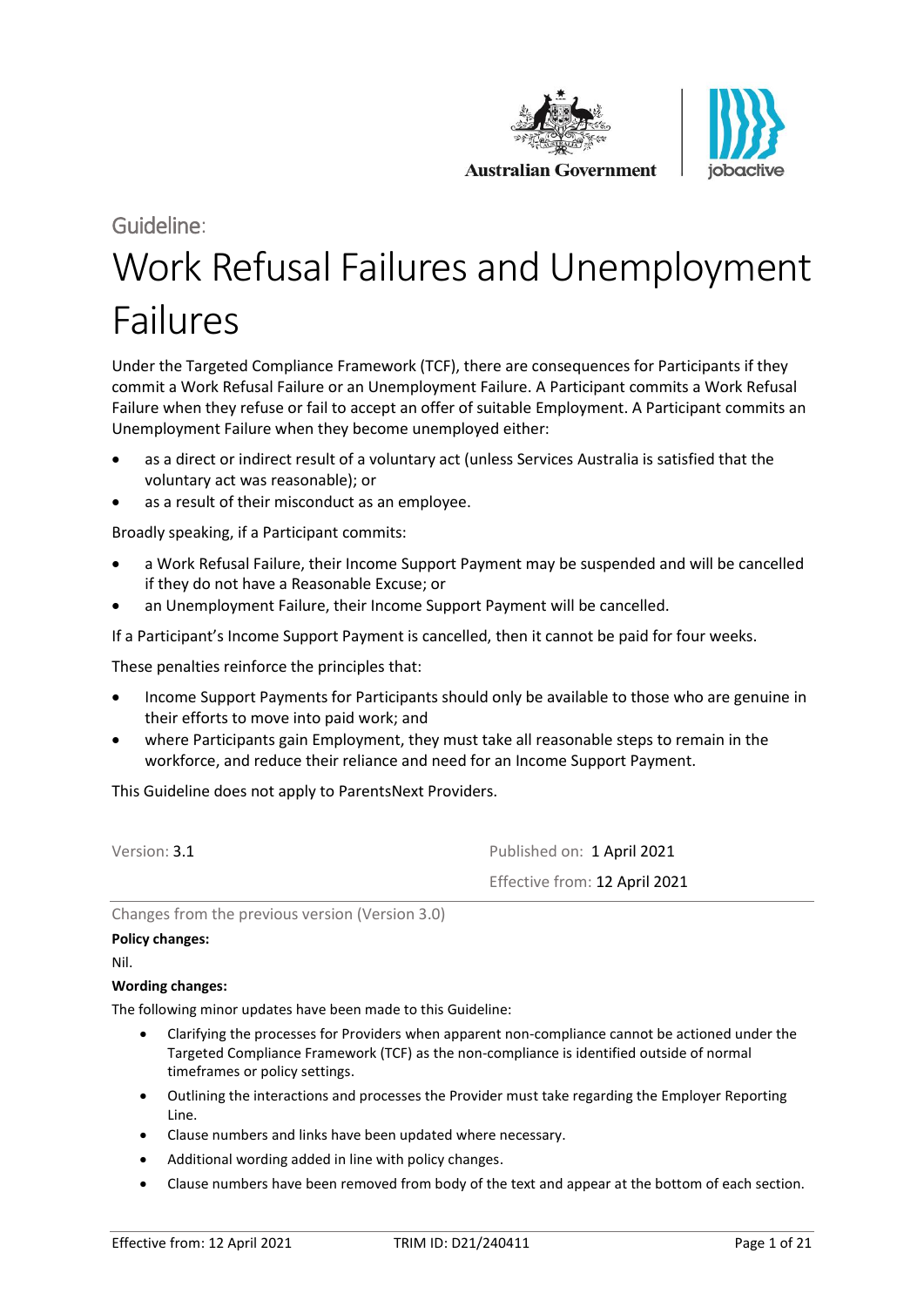#### A full document history is available on th[e Provider Portal.](https://ecsnaccess.gov.au/ProviderPortal/jobactive/ArchivedGuidelines/Pages/default.aspx)

Related documents and references

### **Jobactive**

[Job Plan and Scheduling](https://ecsnaccess.gov.au/ProviderPortal/jobactive/Guidelines/Pages/Participation-and-Compliance-Framework.aspx) Mutual Obligation [Requirements Guideline](https://ecsnaccess.gov.au/ProviderPortal/jobactive/Guidelines/Pages/Participation-and-Compliance-Framework.aspx) [Capability Assessment Guideline](https://ecsnaccess.gov.au/ProviderPortal/jobactive/Guidelines/Pages/Participation-and-Compliance-Framework.aspx)

[Capability Interview Guideline](https://ecsnaccess.gov.au/ProviderPortal/jobactive/Guidelines/Pages/Participation-and-Compliance-Framework.aspx)

[Targeted Compliance Framework: Mutual](https://ecsnaccess.gov.au/ProviderPortal/jobactive/Guidelines/Pages/Participation-and-Compliance-Framework.aspx)  [Obligation Failures Guideline](https://ecsnaccess.gov.au/ProviderPortal/jobactive/Guidelines/Pages/Participation-and-Compliance-Framework.aspx)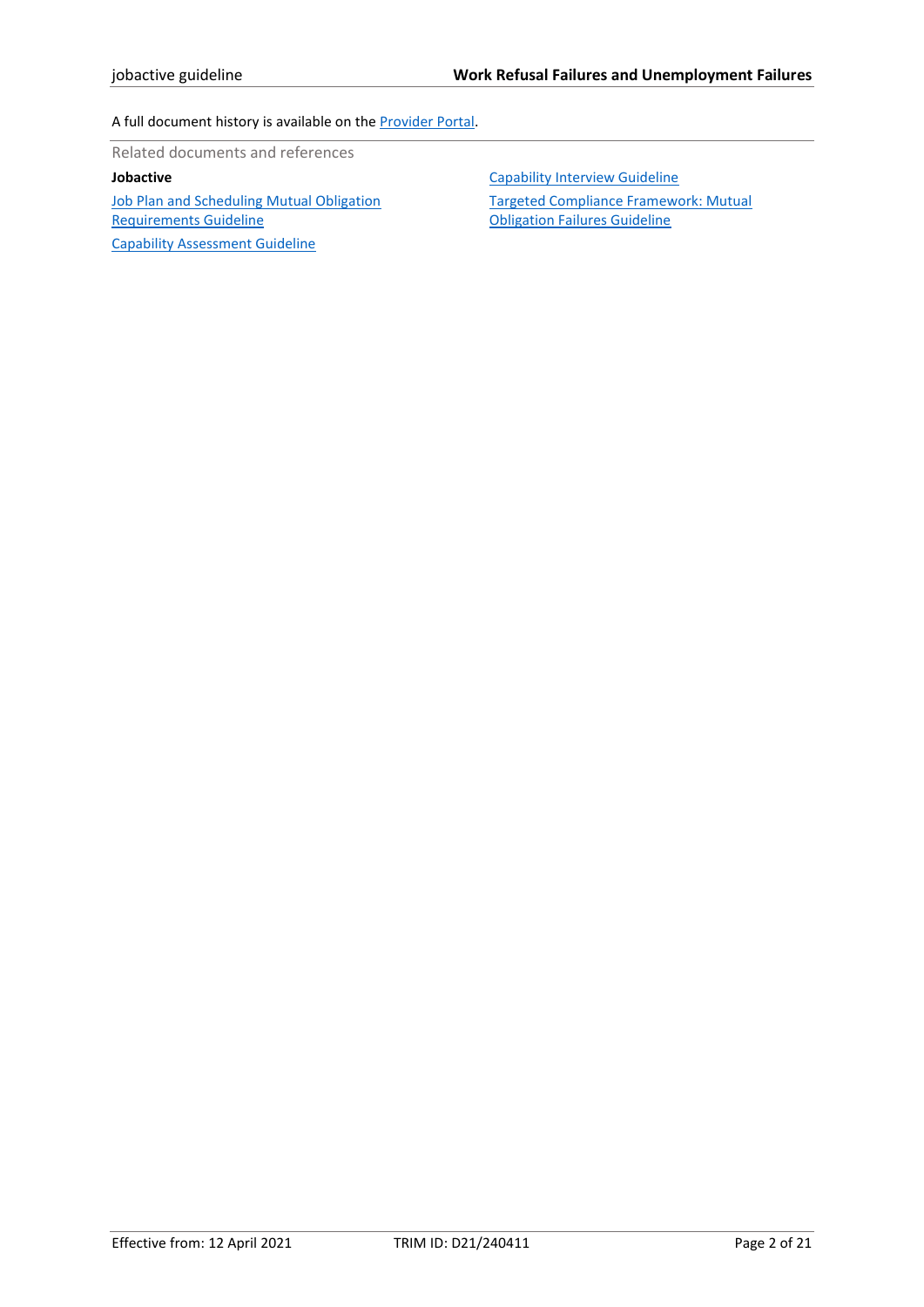#### **Contents**

| 1. | Interpretation                                                                                                                                           | 4           |
|----|----------------------------------------------------------------------------------------------------------------------------------------------------------|-------------|
| 2. | Work Refusal Failures and Unemployment Failures                                                                                                          | 4           |
| 3. | <b>Work Refusal Failures</b>                                                                                                                             | 4           |
|    | Identifying a Work Refusal Failure                                                                                                                       | 4           |
|    | Reporting a Work Refusal Failure<br>Contact attempt is successful on the same Business Day<br>Contact attempt is not successful on the same Business Day | 6<br>6<br>8 |
| 4. | <b>Unemployment Failures</b>                                                                                                                             | 10          |
|    | Identifying an apparent Unemployment Failure                                                                                                             | 10          |
|    | Reporting an apparent Unemployment Failure<br>Contact attempt is successful on the same Business Day                                                     | 11<br>12    |
| 5. | Identifying Work Refusal Failures and apparent Unemployment Failures for Transition to Work<br>participants                                              | 15          |
|    | Summary of required Documentary Evidence                                                                                                                 | 16          |
|    | Attachment A-Work Refusal Failure reason options                                                                                                         | 17          |
|    | Attachment B-Unemployment Failure reason options                                                                                                         | 19          |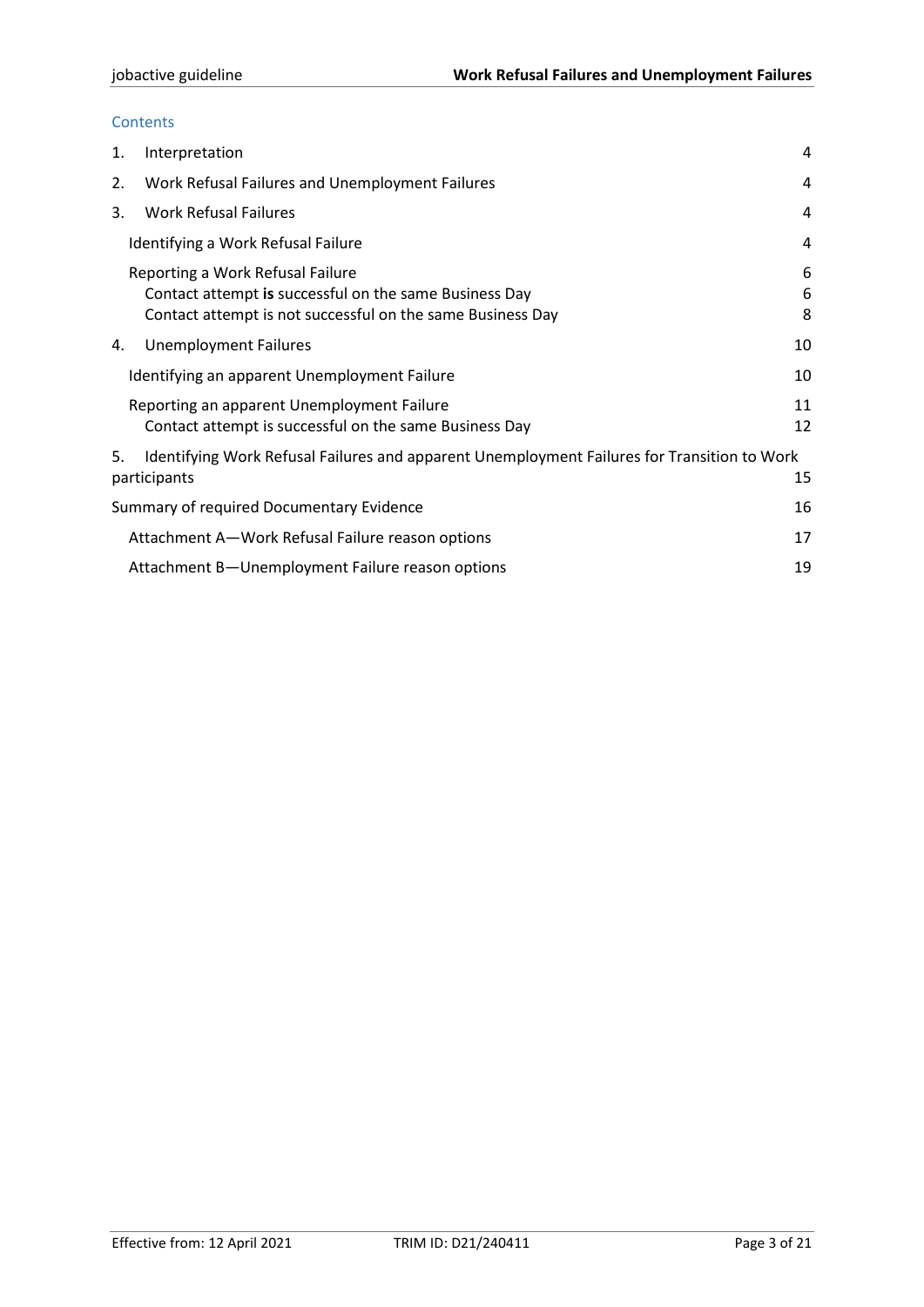# <span id="page-3-0"></span>1. Interpretation

Unless otherwise specified:

- in this Guideline, all references to a 'Participant' are references to a 'Fully Eligible Participant (Mutual Obligation)' as defined in the jobactive Deed 2015- 2022 (the Deed);
- capitalised terms in this Guideline have the meaning given to them in the jobactive Deed; and
- Deed clauses are references to the jobactive Deed.

# <span id="page-3-1"></span>2. Work Refusal Failures and Unemployment Failures

A Participant commits a Work Refusal Failure when they refuse or fail to accept an offer of suitable Employment.

A Participant commits an Unemployment Failure when they become unemployed either:

- as a direct or indirect result of a voluntary act (unless Services Australia is satisfied that the voluntary act was reasonable); or
- as a result of their misconduct as an employee.

# <span id="page-3-2"></span>3. Work Refusal Failures

# <span id="page-3-3"></span>Identifying a Work Refusal Failure

Providers have obligations under the Deed when they become aware (e.g. an employer notifies the Provider or the Provider receives an Employer Report Referral from the Employer Reporting Line) that a Participant has apparently committed a Work Refusal Failure (i.e. the Participant has refused or failed to accept an offer of Employment). Providers' main obligations in this case are set out in the Deed.

When the Provider discusses the circumstances of an apparent Work Refusal Failure with the Participant, the Provider must consider the issues outlined below.

The Provider must first consider whether the Participant has refused or failed to accept an offer of Employment. If the Participant has not received an offer of Employment (e.g. they attended an interview but were not offered the position), the Provider must not determine that the Participant committed a Work Refusal Failure.

If the Participant has refused or failed to accept an offer of Employment, the Provider must then consider whether the Employment that was offered was suitable for the Participant. Providers must have regard to the following factors (as relevant) when assessing whether the Employment was suitable for the Participant, as any one of these factors would make the work unsuitable:

- the Participant lacks the particular skills, experience or qualifications that are needed to perform the work and no training will be provided by the Employer;
- there is medical evidence that the Participant has an illness, disability or injury that would be aggravated by the conditions in which the work would be performed;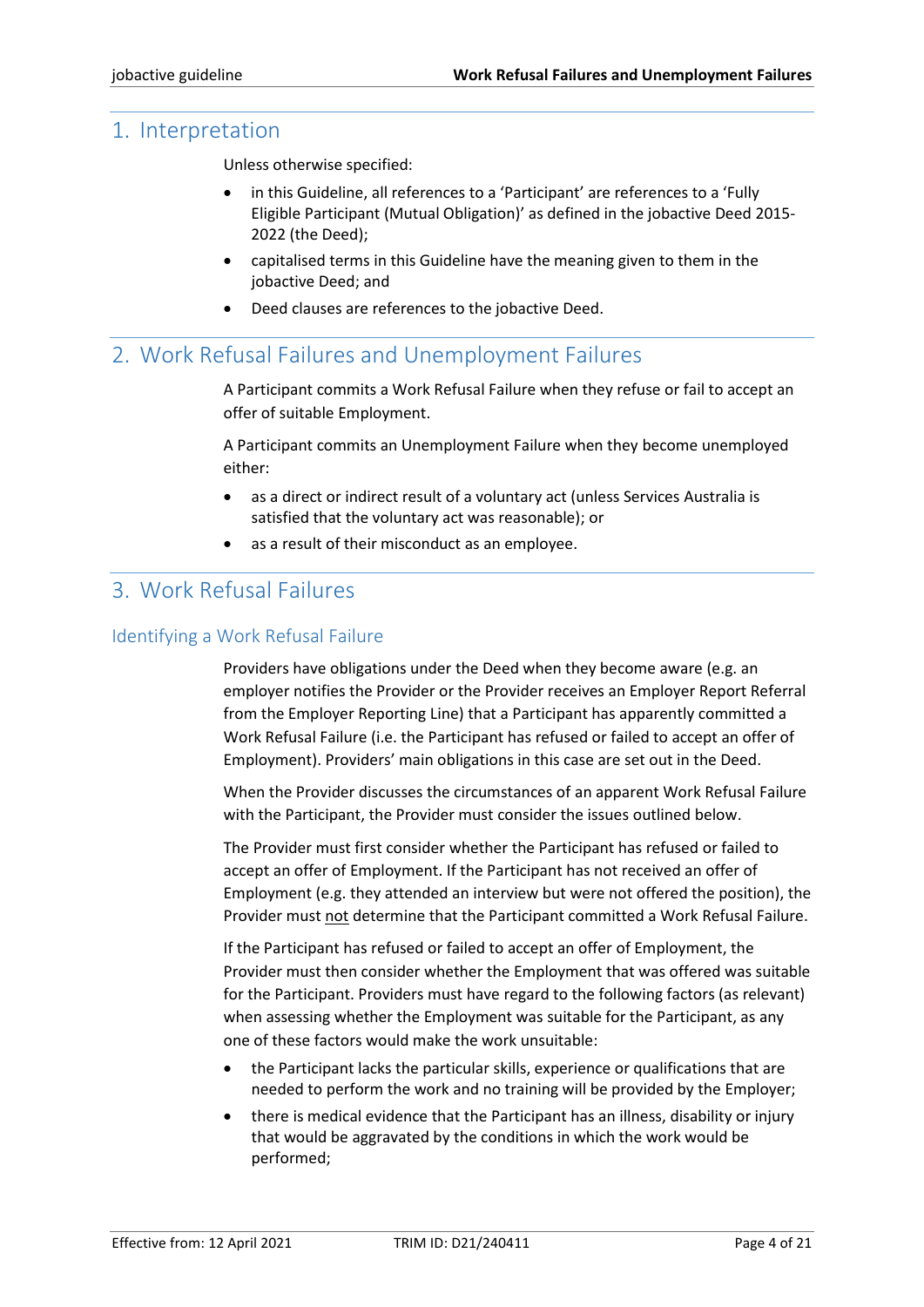- the Participant is the principal carer for one or more children, and does not have access to appropriate care and supervision for the children at the times when the Participant would be required to undertake the work (which includes reasonable amounts of time that would be needed for the Participant to travel between home and the work);
- performing the work in the conditions in which the work would be performed would constitute a risk to health or safety and would contravene a law of the Commonwealth, a State or a Territory relating to occupational health and safety;
- the terms and conditions for the work would be less generous than the applicable statutory conditions;
- commuting between the Participant's home and the place of work would be unreasonably difficult (that is, it would require the Participant to spend more than 90 minutes each way in commuting time (60 minutes for principal carers or those with a partial capacity to work, see below), using the mode of transport normally available to the Participant);
- the work requires the Participant to change residence;
- the Participant has a verifiable and legitimate objection to the work on moral, cultural or religious grounds (for example, there is evidence that the Participant adheres to a particular set of moral, ethical or religious values and aspects of the work would be inconsistent with those values);
- the work would require the Participant to enlist in the Defence Force or the Reserves; or
- the Participant has a partial capacity to work, or is the principal carer of at least one child, and one or more of the following applies:
	- the duration of the journey between the Participant's home and the place of work would normally exceed 60 minutes;
	- the Participant would be financially worse off as a result of undertaking the work, by comparison with not undertaking the work, considering:
		- the financial cost to the Participant in providing appropriate care and supervision for one or more children, for whom the Participant is the principal carer, at the times when the Participant would be required to undertake the work;
		- the financial cost of travel that would be incurred by the Participant in undertaking the work;
		- the reduction in income support, additional tax paid, or impact on public housing; or
	- the financial benefit for the Participant of undertaking the work would be marginal because of the financial cost to the Participant in providing appropriate care and supervision for one or more children, for whom the Participant is the principal carer, at the times when the Participant would be required to undertake the work.

For more information on Providers' Deed obligations regarding Work Refusal Failures, see the [Reporting a Work Refusal Failure](#page-5-0) section in this document.

(Deed references: jobactive Deed 2015–2022 clauses 115.2(a), 115.5(a))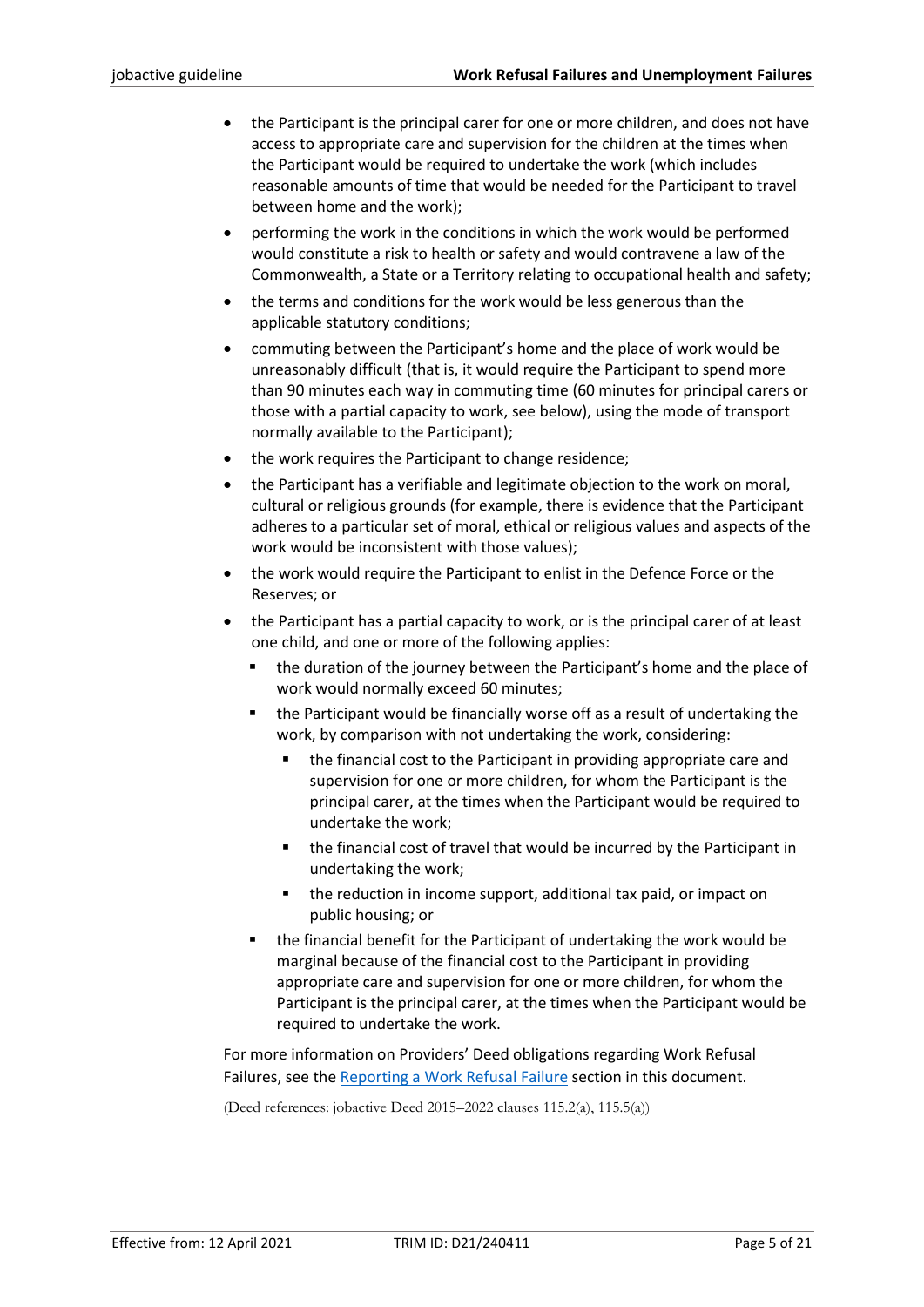# <span id="page-5-0"></span>Reporting a Work Refusal Failure

Providers must comply with their Deed obligations relating to Work Refusal Failures, regardless of which compliance zone the relevant Participant is in. In accordance with the Deed, following a discussion with the Participant, the Provider must consider whether the Participant has committed a Work Refusal Failure. See above under the heading 'Identifying a Work Refusal Failure'.

Below is a discussion of the system steps that the Provider must follow after they decide whether the Participant has committed a Work Refusal Failure.

Providers have Deed obligations to create Work Refusal Failure reports in certain circumstances. The systems steps that the Provider must follow to create Work Refusal Failure reports in those circumstances are discussed below.

The Work Refusal Failure report must be created and finalised (as discussed below) within 10 Business Days of the incident date. If this does not occur (e.g. where the Provider does not become aware of a Work Refusal Failure until after 10 Business Days have passed since the incident date), the Department's IT Systems will not allow the Work Refusal Failure report to be finalised, meaning the Work Refusal Failure will not be reported to Services Australia.

The incident date is the date that the Participant:

- refused an offer of suitable Employment. For example, if a Participant was offered a job at an interview and refused that offer:
	- on the day of the interview, the incident date is the date of the interview; or
	- three days after the interview, the incident date is the date that is three days after the interview; or
- failed to accept an offer of suitable Employment. For example:
	- if the Participant was given 14 days to accept the offer, and did not do so, the incident date is the 14th day (unless the Participant actively refuses the job on an earlier day); or
	- if, when the offer was made, the Participant agreed a start date with the potential Employer, but did not commence work on that date, the incident date is date the Participant was due to start.

(Deed references: jobactive Deed 2015–2022 clauses 115.2, 115.3(b), 115.4(a)(i), 115.5)

### <span id="page-5-1"></span>Contact attempt is successful on the same Business Day

# Provider considers that the Participant committed a Work Refusal Failure

This section of the Guideline applies when, after discussing the circumstances of an apparent Work Refusal Failure with the Participant, the Provider:

- considers the Participant committed a Work Refusal Failure (see the discussion under the heading 'Identifying a Work Refusal Failure' above); and
- has an obligation to create a Work Refusal Failure report under the Deed (i.e. because they had the discussion with the Participant on the Business Day they became aware of the apparent Work Refusal Failure).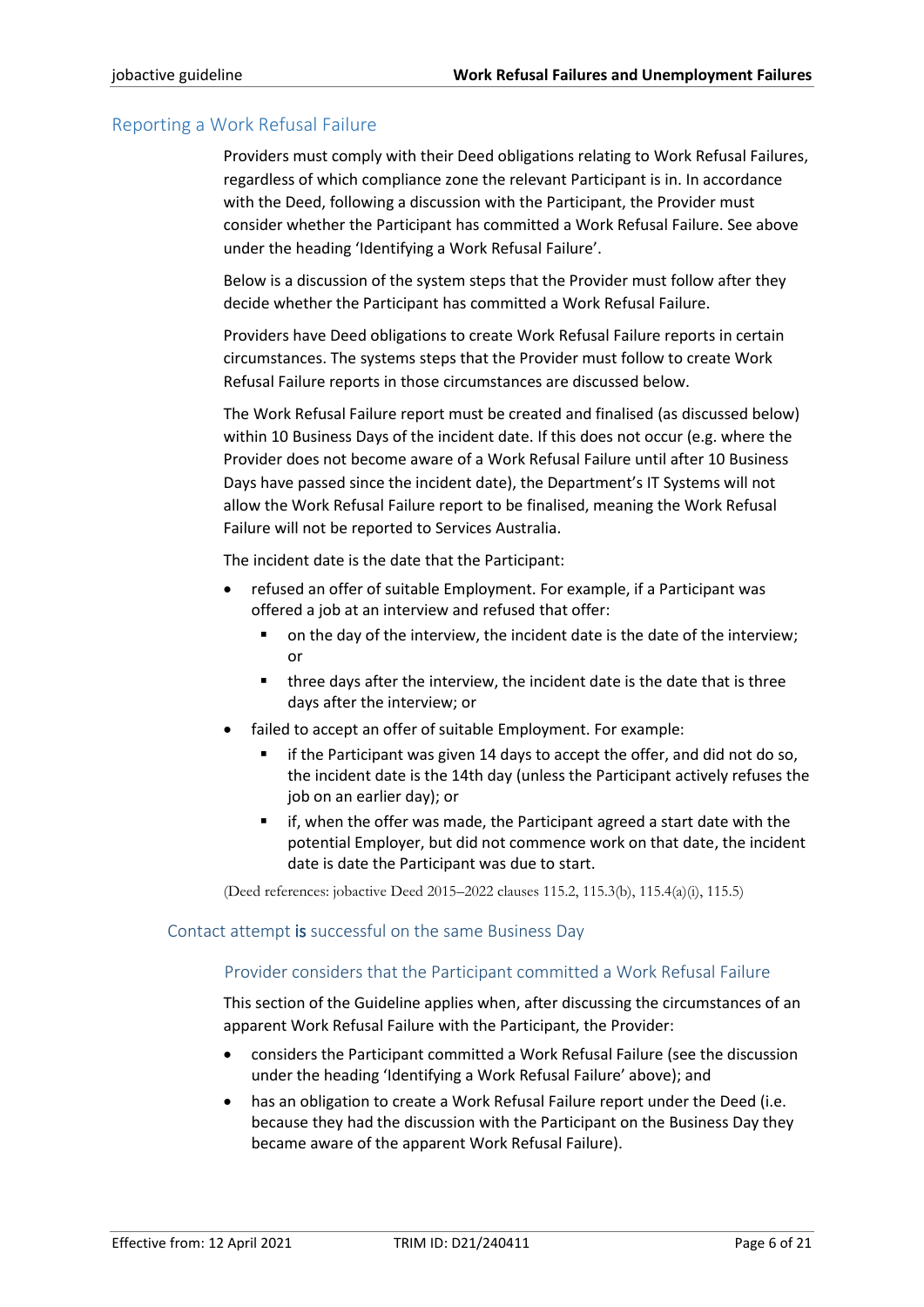In that case, the Provider must create and finalise the Work Refusal Failure report by undertaking the following steps in the Department's IT System:

- selecting 'create compliance';
- selecting the Event Type from the drop down menu that will appear as follows:
	- select 'job seeker failed to accept suitable job' where the Provider considers that the Participant refused or failed to accept an offer of suitable Employment, other than by failing to commence work on the start date agreed with the potential Employer; or
	- select 'job seeker failed to commence suitable job' where the Provider considers that the Participant failed to commence work on the start date agreed with the potential Employer;
- recording the incident date (discussed above);
- answering 'yes' to the question of whether they are in contact with the Participant;
- selecting a reason from the 'Reasons not accepted' column of the drop down menu that will appear. The Provider must select the reason that most closely aligns with the reason the Participant gave as to why they refused or failed to accept the offer of suitable Employment. A full list of these drop-down menu options can be found at Attachment A;
- otherwise accurately answer the questions that will be automatically generated; and
- selecting 'create', which will finalise the Work Refusal Failure report and send it to Services Australia. Services Australia will assess whether the Participant had a Reasonable Excuse for the Work Refusal Failure, which will determine whether the Participant's Income Support Payment is cancelled.

By creating and finalising the Work Refusal Failure report as described above, the Provider is confirming that they consider that the Participant has committed a Work Refusal Failure.

(Deed references: jobactive Deed 2015–2022 clause 115.3(b))

# Provider considers that the Participant has not committed a Work Refusal Failure

This section of the Guideline applies when the Provider:

- is in contact with the Participant on the Business Day on which the Provider became aware of an apparent Work Refusal Failure; and
- after discussing the circumstances of the apparent Work Refusal Failure with the Participant, considers the Participant has not committed a Work Refusal Failure (see the discussion under the heading 'Identifying a Work Refusal Failure' above), no further action required.

# Provider considers that the Participant has been non-compliant but the TCF cannot be applied

This section of the Guideline applies when the Provider:

is in contact with the Participant on the Business Day on which the Provider became aware of an apparent Work Refusal Failure; and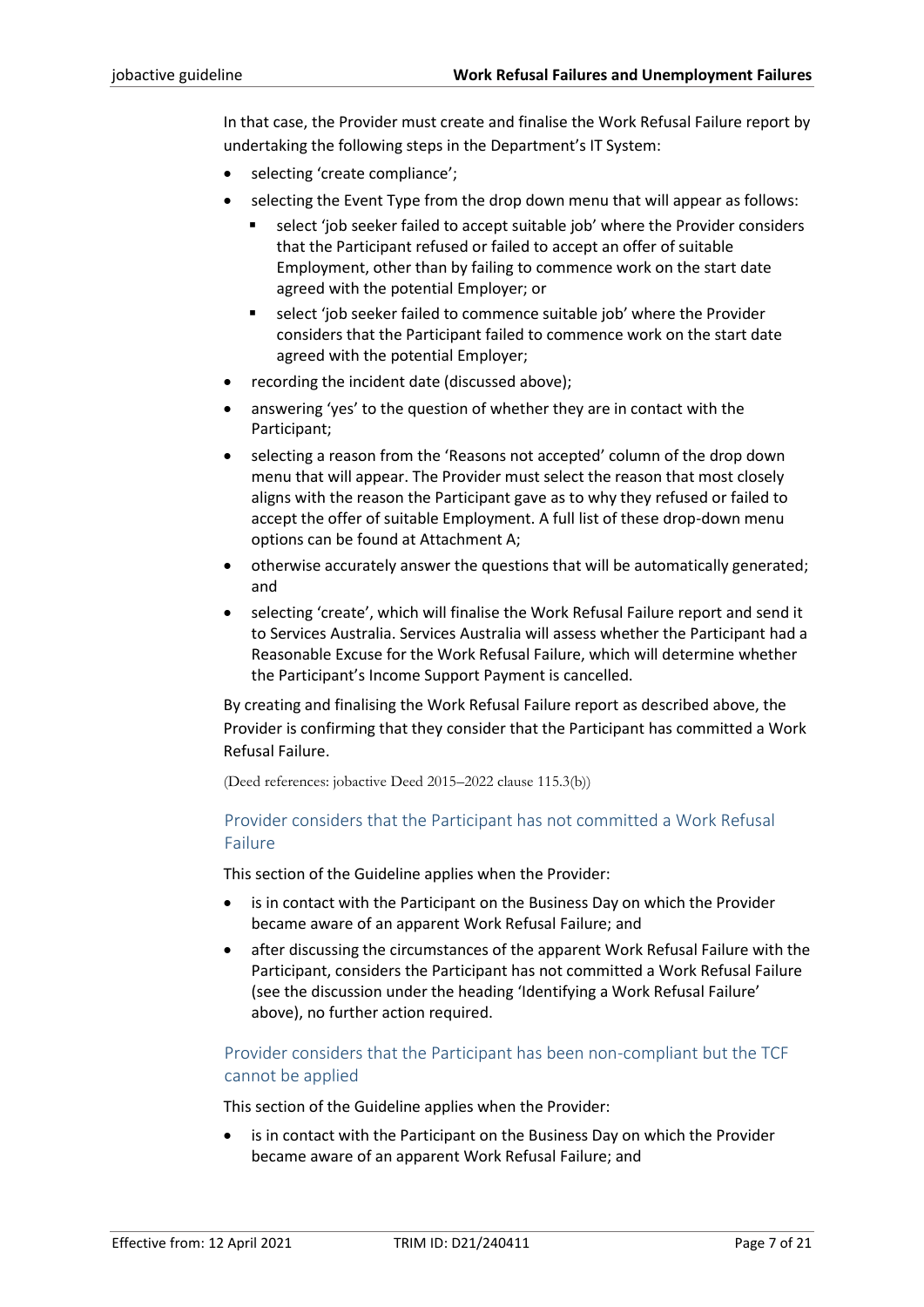• after discussing the circumstances of the apparent Work Refusal Failure with the Participant, the Provider considers that the TCF cannot be applied (e.g. more than 10 Business Days have past), but the Participant has been non-compliant. Refer to the TCF workflow at Attachment D of the [Targeted Compliance](https://ecsnaccess.gov.au/ProviderPortal/jobactive/Guidelines/Pages/Participation-and-Compliance-Framework.aspx)  [Framework: Mutual Obligation Failures](https://ecsnaccess.gov.au/ProviderPortal/jobactive/Guidelines/Pages/Participation-and-Compliance-Framework.aspx) Guideline.

## <span id="page-7-0"></span>Contact attempt is not successful on the same Business Day

Providers have obligations under the Deed when they become aware that a Participant has apparently committed a Work Refusal Failure, but are unable to contact the Participant on the same day. On that day, the Provider must create the Work Refusal Failure report by undertaking the following steps in the Department's IT System:

- selecting 'create compliance';
- selecting the Event Type from the drop down menu that will appear as follows:
	- select 'job seeker failed to accept a suitable job' where the Provider considers that the Participant refused or failed to accept an offer of suitable Employment, other than by failing to commence work on the start date agreed with the potential Employer; or
	- select 'job seeker failed to commence suitable job' where the Provider considers that the Participant failed to commence work on the start date agreed with the potential Employer;
- recording the incident date (discussed above);
- answering 'no' to the question of whether they are in contact with the Participant;
- otherwise accurately answering the questions that will be automatically generated; and
- selecting 'create'. This will create a draft Work Refusal Failure report.

If the Participant is in the Penalty Zone, the Participant's Income Support Payment will be suspended when the Provider creates a Work Refusal Report in the Department's IT System. The Participant will then receive a notification advising them to contact their Provider.

If the Participant is in the Green Zone or Warning Zone, they will receive notification advising that they appear to have committed a Mutual Obligation Failure, that they must contact their Provider as soon as possible, and that their payment may be suspended after two Business Days if they take no further action.

If the Participant does not make contact with their Provider within two Business Days, the Department's IT Systems will automatically suspend the Participant's Income Support Payment and the Participant will receive notification that their Income Support Payment has been suspended and to contact their Provider.

The Participant's Reconnection Requirement is to make contact with their Provider to discuss the Work Refusal Failure. If the Participant's Income Support Payment has been suspended, the suspension will be lifted once they make contact with their Provider, and their Provider finalises the Work Refusal Failure report (as discussed immediately below).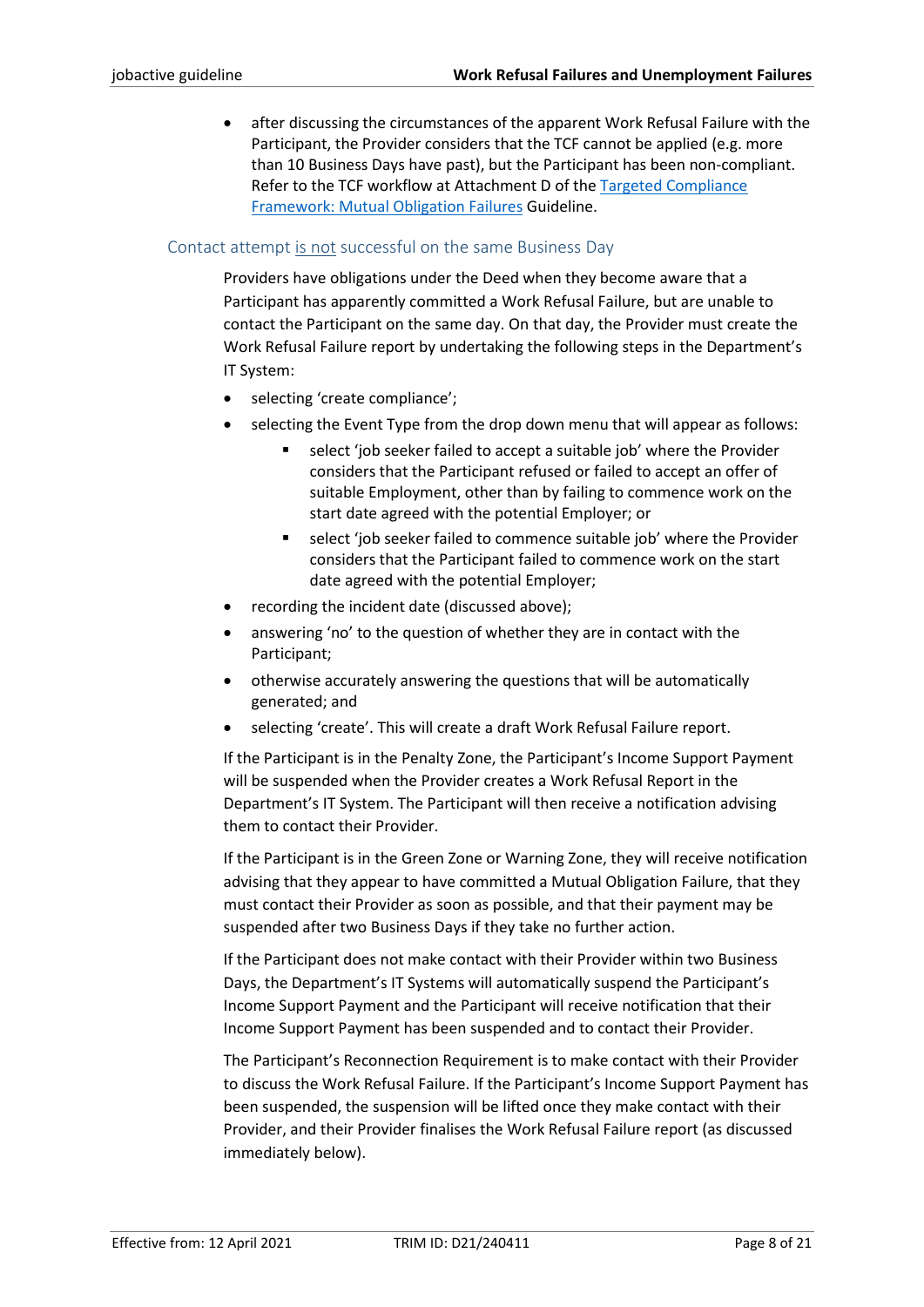Where the TCF cannot be applied, but the Provider has determined that the Participant has been non-compliant, refer to the TCF workflow at Attachment D of th[e Targeted Compliance Framework: Mutual Obligation Failures](https://ecsnaccess.gov.au/ProviderPortal/jobactive/Guidelines/Pages/Participation-and-Compliance-Framework.aspx) Guideline.

(Deed references: jobactive Deed 2015–2022 clause 115.4)

## When there is contact with the Participant

Where there is contact with the Participant after the Business Day on which the Provider became aware of the apparent Work Refusal Failure, the Provider has a Deed obligation to update the draft Work Refusal Failure report referred to above. System Step: The Provider must update and finalise the Work Refusal Failure report by undertaking the following steps in the Department's IT System:

- selecting the pencil icon in the draft Work Refusal Failure report. By doing so, the Provider is confirming that they are in contact with the Participant; and
- either:
	- if the Provider considers the Participant committed a Work Refusal Failure (see the discussion under the heading 'Identifying a Work Refusal Failure' above):
		- selecting 'No' in response to the question of whether they accepted the reason given by the Participant. By doing so, the Provider is confirming that they have determined that the Participant has committed a Work Refusal Failure;
		- selecting a reason from the 'Reasons not accepted' column of the drop down menu that will appear. The Provider must select the reason that most closely aligns with the reason that the Participant gave as to why they refused or failed to accept the offer of suitable Employment. A full list of these drop-down menu options can be found at Attachment A; and
		- selecting 'submit', which will send the Work Refusal Failure report to Services Australia. Services Australia will assess whether the Participant had a Reasonable Excuse for the Work Refusal Failure, which will determine whether the Participant's Income Support Payment is cancelled; or
	- if the Provider considers the Participant did not commit a Work Refusal Failure (see the discussion under the heading 'Identifying a Work Refusal Failure' above):
		- selecting 'Yes' in response to the question of whether they accepted the reason given by the Participant. By doing so, the Provider is confirming that they have determined that the Participant has not committed a Work Refusal Failure;
		- selecting a reason from the 'Reasons accepted' column of the drop down menu that will appear. The Provider must select the reason that most closely aligns with the reason that the Participant gave as to why they did not refuse or fail to accept an offer of suitable Employment. A full list of these drop-down menu options can be found at Attachment A; and
		- selecting 'submit', which will close the report (i.e. the report will not be sent to Services Australia for investigation).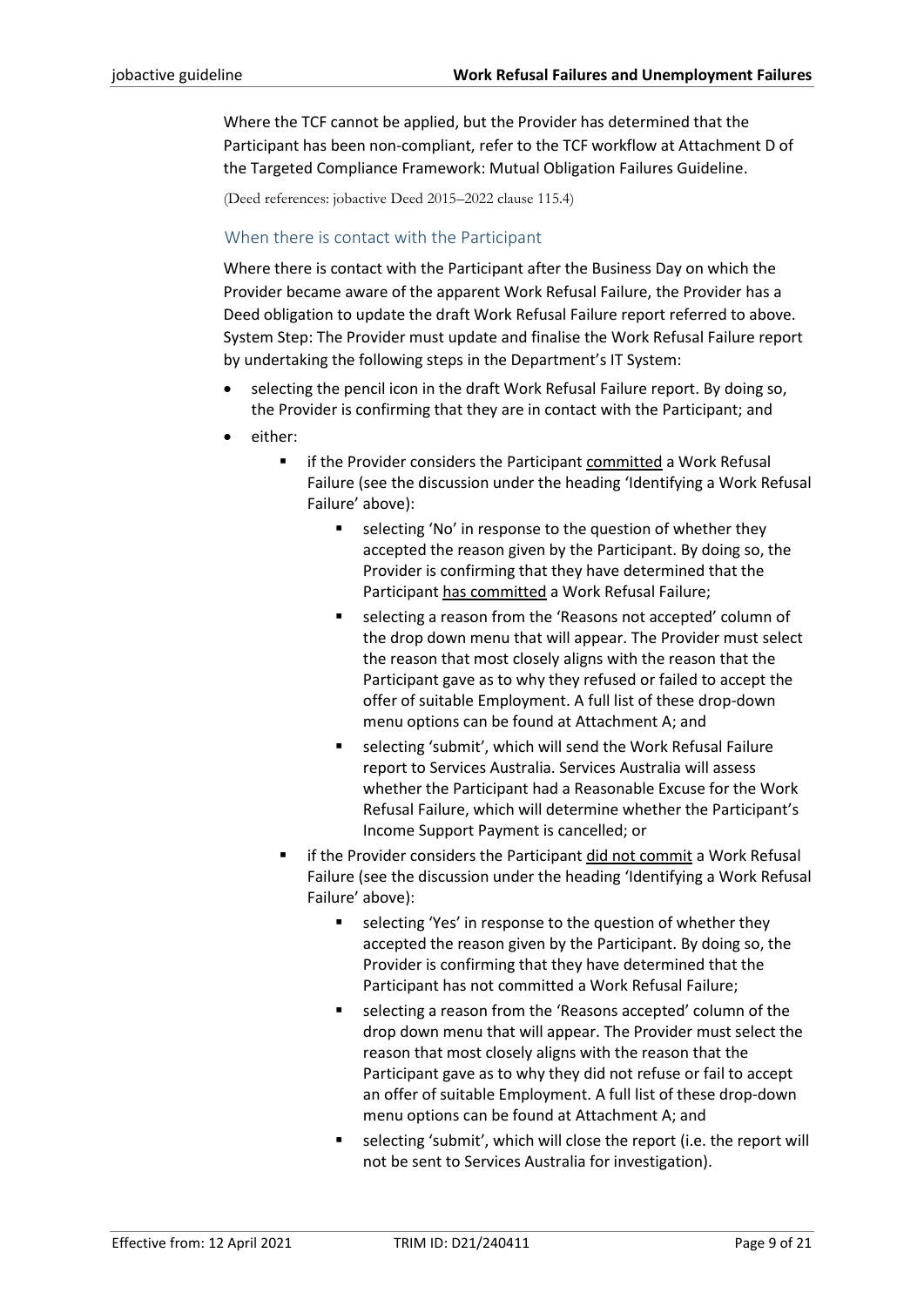If the Participant's Income Support Payment has been suspended, this suspension is lifted when the Provider selects 'submit'.

If the Participant does not contact their Provider within 28 calendar days of their payment suspension date, their Income Support Payment will automatically be cancelled.

Where the TCF cannot be applied, but the Provider has determined that the Participant has been non-compliant, refer to the TCF workflow at Attachment D of the [Targeted Compliance Framework: Mutual Obligation Failures](https://ecsnaccess.gov.au/ProviderPortal/jobactive/Guidelines/Pages/Participation-and-Compliance-Framework.aspx) Guideline.

(Deed references: jobactive Deed 2015–2022 clause 115.5(c))

 **Documentary Evidence:** Evidence that the Provider must link or upload to the Work Refusal Failure report in the Department's IT Systems may include notification of Employment offer, details of the job/Employer and dates or evidence from a Transition to Work Provider (for a Transition to Work participant).

# <span id="page-9-0"></span>4. Unemployment Failures

# <span id="page-9-1"></span>Identifying an apparent Unemployment Failure

Providers have Deed obligations when they become aware (e.g. an employer notifies the Provider and/or the Provider receives an Employer Report Referral from the Employer Reporting Line) that a Participant has become unemployed apparently as:

- a direct or indirect result of a voluntary act of the Participant; or
- a result of the Participant's misconduct as an employee.

Where a Participant becomes unemployed as described above, this is referred to as an 'apparent Unemployment Failure' in this Guideline. Providers' main obligations in regarding apparent Unemployment Failures are set out in the Deed.

When the Provider discusses the circumstances of an apparent Unemployment Failure with the Participant (as referred to in the Deed), in addition to whether or not the work was unsuitable (as discussed under the heading 'Identifying a Work Refusal Failure'), the Provider must also consider the issues referred to below.

One of the issues that the Provider must consider is whether the Participant became unemployed as a direct or indirect result of an act of the Participant that was voluntary. For example, a Participant will become unemployed as a direct result of their voluntary act if the Participant voluntarily resigns. Note that this will not be an Unemployment Failure if Services Australia considers that the Participant's voluntary act was reasonable (for example, if the Participant resigned due to bullying or unsafe work practices, or if, for any of the reasons listed under the heading 'Identifying a Work Refusal Failure', the work was unsuitable). When the Provider creates an Unemployment Failure report (as discussed below under the heading 'Reporting an apparent Unemployment Failure'), the report will be sent through the Department's IT Systems to Services Australia. Services Australia will then determine whether the Participant's voluntary act was reasonable (i.e. Services Australia will determine whether the Participant has committed an Unemployment Failure).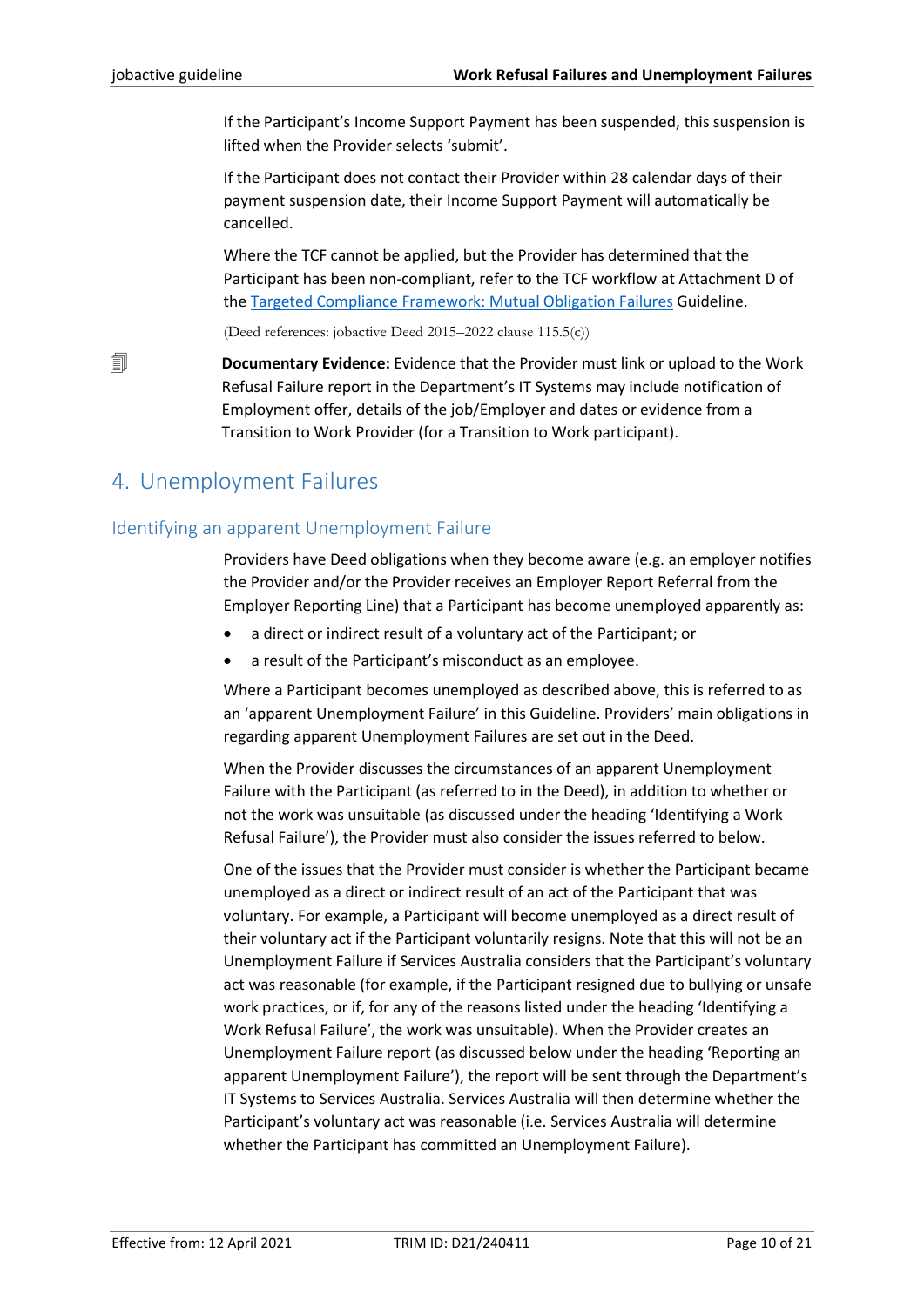In addition to the above, the Provider must also consider the issue of whether the Participant became unemployed as a result of the Participant's misconduct as an employee. Providers must have regard to the following factors (if relevant) when assessing whether the Participant became unemployed as a result of the Participant's misconduct as an employee:

- a **deliberate** failure by the Participant to produce/deliver a reasonable amount of work;
- the Participant's unauthorised absences from duty without good reason;
- the Participant's improper behaviour or practices, such as theft, assault or harassment of other employees;
- deliberate actions by the Participant that cause serious risk to the health or safety of other employees; or
- deliberate actions that threaten the reputation, viability or profitability of the Employer.

For more information on Providers' Deed obligations regarding apparent Unemployment Failures, see th[e Reporting an apparent Unemployment Failure](#page-10-0) section in this document.

(Deed references: jobactive Deed 2015–2022 clauses 116.2(a), 116.4(a))

#### <span id="page-10-0"></span>Reporting an apparent Unemployment Failure

Providers must comply with their Deed obligations relating to apparent Unemployment Failures, regardless of which compliance zone the relevant Participant is in.

In accordance with the Deed, following a discussion with the Participant, the Provider must consider whether the Participant has committed an apparent Unemployment Failure. See above under the heading 'Identifying an apparent Unemployment Failure'.

Below is a discussion of the system steps that the Provider must follow after they decide whether the Participant has committed an apparent Unemployment Failure.

Providers have obligations under the Deed to create Unemployment Failure reports in certain circumstances. The systems steps that the Provider must follow to create Unemployment Failure reports in those circumstances are discussed below.

The Unemployment Failure report must be created and finalised (as discussed below) within 20 Business Days of the incident date (discussed immediately below). If this does not occur (e.g. where the Provider does not become aware of an Unemployment Failure until after 20 Business Days have passed since the incident date), the Department's IT Systems will not allow the Unemployment Failure report to be finalised, meaning the apparent Unemployment Failure will not be reported to Services Australia.

The incident date is the first full day a Participant is unemployed (e.g. if a Participant was dismissed due to misconduct, the incident date is the day after the day on which they became unemployed).

(Deed references: jobactive Deed 2015–2022 clauses 116.2, 116.3(a)(ii), 116.4)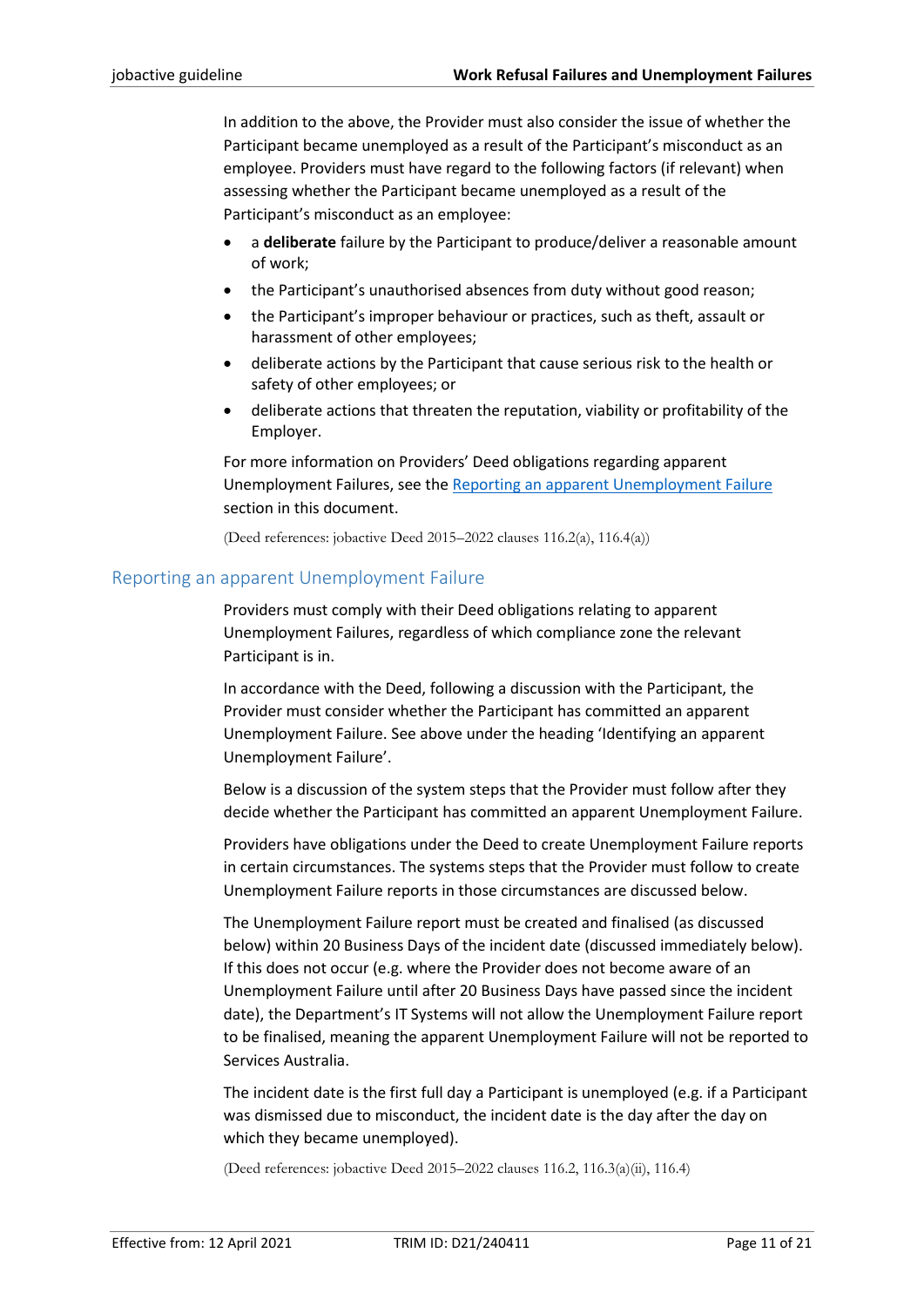### <span id="page-11-0"></span>Contact attempt is successful on the same Business Day

# Provider considers that the Participant committed an apparent Unemployment Failure

This section of the Guideline applies when, after discussing the circumstances of the apparent Unemployment Failure with the Participant, the Provider:

- considers the Participant committed an apparent Unemployment Failure (see the discussion under the heading 'Identifying an apparent Unemployment Failure' above); and
- has an obligation to create an Unemployment report under the Deed (i.e. because they had the discussion with the Participant on the Business Day they became aware of the apparent Unemployment Failure).

**System Step:** In that case, the Provider must create and finalise the Unemployment Failure report by undertaking the following steps in the Department's IT System:

- selecting 'create compliance';
- selecting the Event Type from the drop down menu that will appear as follows:
	- select 'job seeker dismissed for misconduct' where the Provider considers that the Participant became unemployed apparently as a result of the Participant's misconduct as an employee; or
	- select 'job seeker voluntarily leaves a job' where the Provider considers that the Participant became unemployed apparently as a direct or indirect result of a voluntary act of the Participant;
- recording the incident date (discussed above);
- answering 'yes' to the question of whether they are in contact with the Participant;
- selecting a reason from the 'Reasons not accepted' column of the drop down menu that will appear. The Provider must select the reason that most closely aligns with the reason that the Participant gave as to:
	- why the Participant did the voluntary act (e.g. resigned) that lead to their unemployment; or
	- why the Participant engaged in misconduct (or believed they did not engage in misconduct);
- A full list of these drop-down menu options can be found at Attachment B;
- otherwise accurately answer the questions that will be automatically generated; and
- selecting 'create', which will send the Unemployment Failure report to Services Australia for investigation.

(Deed references: jobactive Deed 2015–2022 clause 116.3(a)(ii))

# Provider considers that the Participant has not committed an apparent Unemployment Failure

This section of the Guideline applies when the Provider:

is in contact with the Participant on the Business Day on which the Provider became aware of an apparent Unemployment Failure; and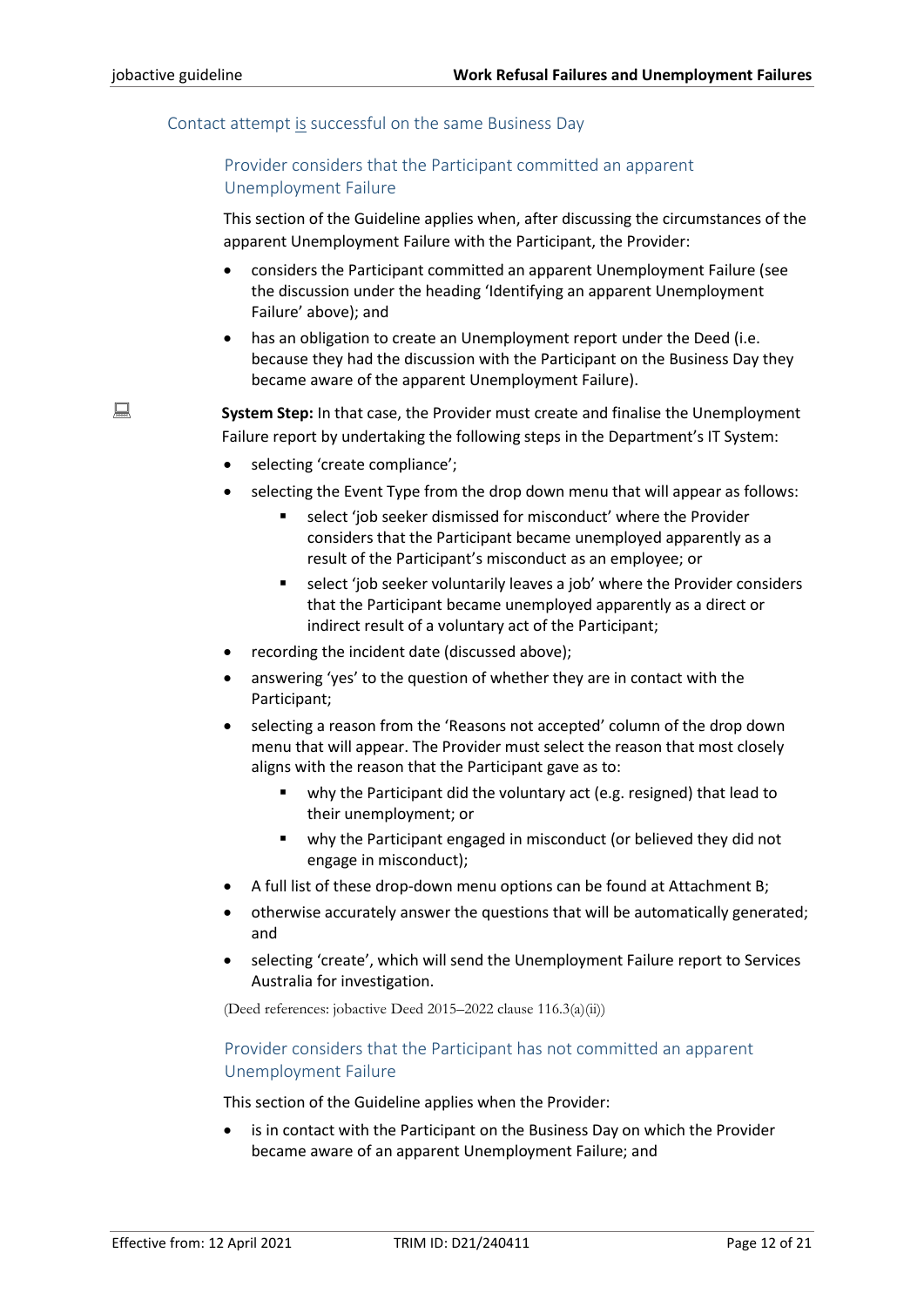• after discussing the circumstances of the apparent Unemployment Failure with the Participant, considers the Participant has not committed the apparent Unemployment Failure (see the discussion under the heading 'Identifying an apparent Unemployment Failure' above).

In this case, the Provider does not need to take any TCF action.

# Provider considers that the Participant has been non-compliant but the TCF cannot be applied

This section of the Guideline applies when the Provider:

- is in contact with the Participant on the Business Day on which the Provider became aware of an apparent Unemployment Failure; and
- after discussing the circumstances of the apparent Unemployment Failure with the Participant, considers that the TCF cannot be applied (e.g. more than 20 Business Days have past), but the Participant has been non-compliant. Refer to the TCF workflow at Attachment D of the [Targeted Compliance Framework:](https://ecsnaccess.gov.au/ProviderPortal/jobactive/Guidelines/Pages/Participation-and-Compliance-Framework.aspx)  [Mutual Obligation Failures](https://ecsnaccess.gov.au/ProviderPortal/jobactive/Guidelines/Pages/Participation-and-Compliance-Framework.aspx) Guideline.

## Contact attempt is not successful on the same Business Day

Providers have Deed obligations where they become aware that a Participant has committed an apparent Unemployment Failure, but were unable to contact the Participant on the same Business Day. On that day, the Provider must create the Unemployment Failure report by undertaking the following steps in the Department's IT Systems:

- selecting 'create compliance';
- selecting the Event Type from the drop down menu that will appear as follows:
	- select 'job seeker dismissed for misconduct' where the Provider considers that the Participant became unemployed apparently as a result of the Participant's misconduct as an employee; or
	- select 'job seeker voluntarily leaves a job' where the Provider considers that the Participant became unemployed apparently as a direct or indirect result of a voluntary act of the Participant;
- recording the incident date (discussed above);
- answering 'no' to the question of whether they are in contact with the Participant;
- otherwise accurately answering the questions that will be automatically generated; and
- selecting 'create', which will create a draft Unemployment Failure report that the Provider must update when they are next in contact with the Participant.

Unlike the creation of a Work Refusal Failure report, the creation of an Unemployment Failure report does not trigger payment suspension under any circumstances. Therefore, to prompt the Participant to make contact in order to discuss the apparent Unemployment Failure, the Provider must create a Provider Appointment for the Participant to attend within 10 Business Days.

If the Participant attends the Provider Appointment, the Provider must discuss the Unemployment Failure with them at that Provider Appointment.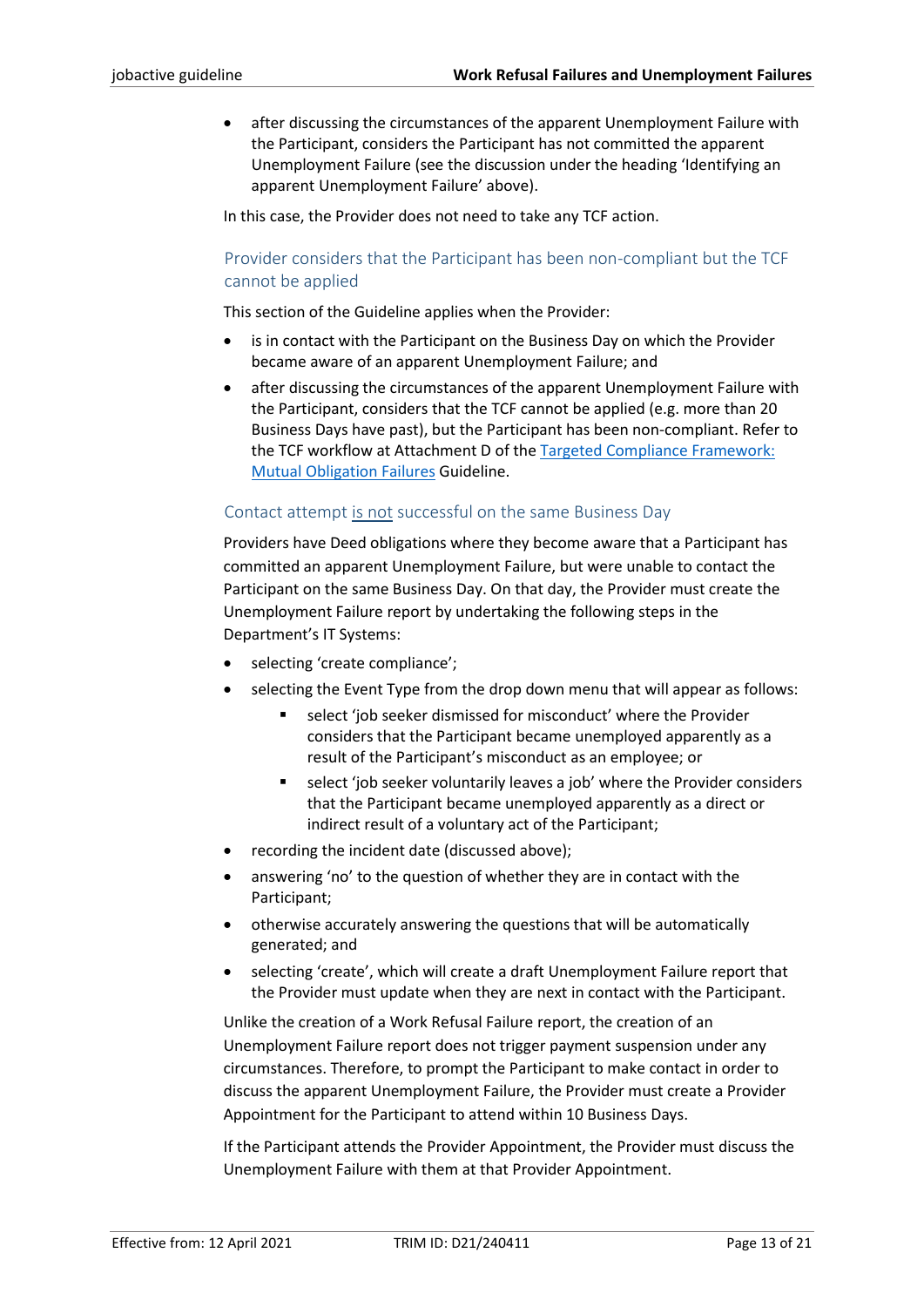If the Participant is in the Penalty Zone and they do not attend the Provider Appointment, their Income Support Payment will be suspended for failing to attend and they will receive notification that they should contact their Provider.

If the Participant is in the Green Zone or Warning Zone and they do not attend the Provider Appointment to discuss the apparent Unemployment Failure, the Participant will receive notification that their payment will be suspended after two Business Days if they do not make contact with their Provider. If the Participant does not make contact with their Provider within two Business Days, their payment is suspended and they will receive notification of the suspension.

Where the TCF cannot be applied, but the Provider has determined that the Participant has been non-compliant, refer to the TCF workflow at Attachment D of the [Targeted Compliance Framework: Mutual Obligation Failures](https://ecsnaccess.gov.au/ProviderPortal/jobactive/Guidelines/Pages/Participation-and-Compliance-Framework.aspx) Guideline.

Payment suspensions act as a trigger to encourage the Participant to contact their Provider.

Once the Participant makes contact, the Provider can then discuss the apparent Unemployment Failure with them in the same conversation.

If the Participant does not contact their Provider within 28 calendar days of the day on which their Income Support Payment is suspended, their Income Support Payment will automatically be cancelled.

(Deed references: jobactive Deed 2015–2022 clause 116.3)

## When there is contact with the Participant

Where there is contact with the Participant after the day the Provider became aware of the apparent Unemployment Failure, the Provider has a Deed obligation to update the draft Unemployment Failure report referred to above. The Provider must update and finalise the Unemployment Failure report by undertaking the following steps in the Department's IT System:

- selecting the pencil icon in the draft Unemployment Failure report. By doing so, the Provider is confirming that they are in contact with the Participant; and
- either:
	- if the Provider considers the Participant committed an apparent Unemployment Failure (see the discussion under the heading 'Identifying an apparent Unemployment Failure' above):
		- selecting 'No' in response to the question of whether they accepted the reason given by the Participant. By doing so, the Provider is confirming that they have determined that the Participant has committed an apparent Unemployment Failure;
		- selecting a reason from the 'Reasons not accepted' column of the drop down menu that will appear. The Provider must select the reason that most closely aligns with the reason that the Participant gave as to:
	- why the Participant did the voluntary act (e.g. resigned) that lead to their unemployment; or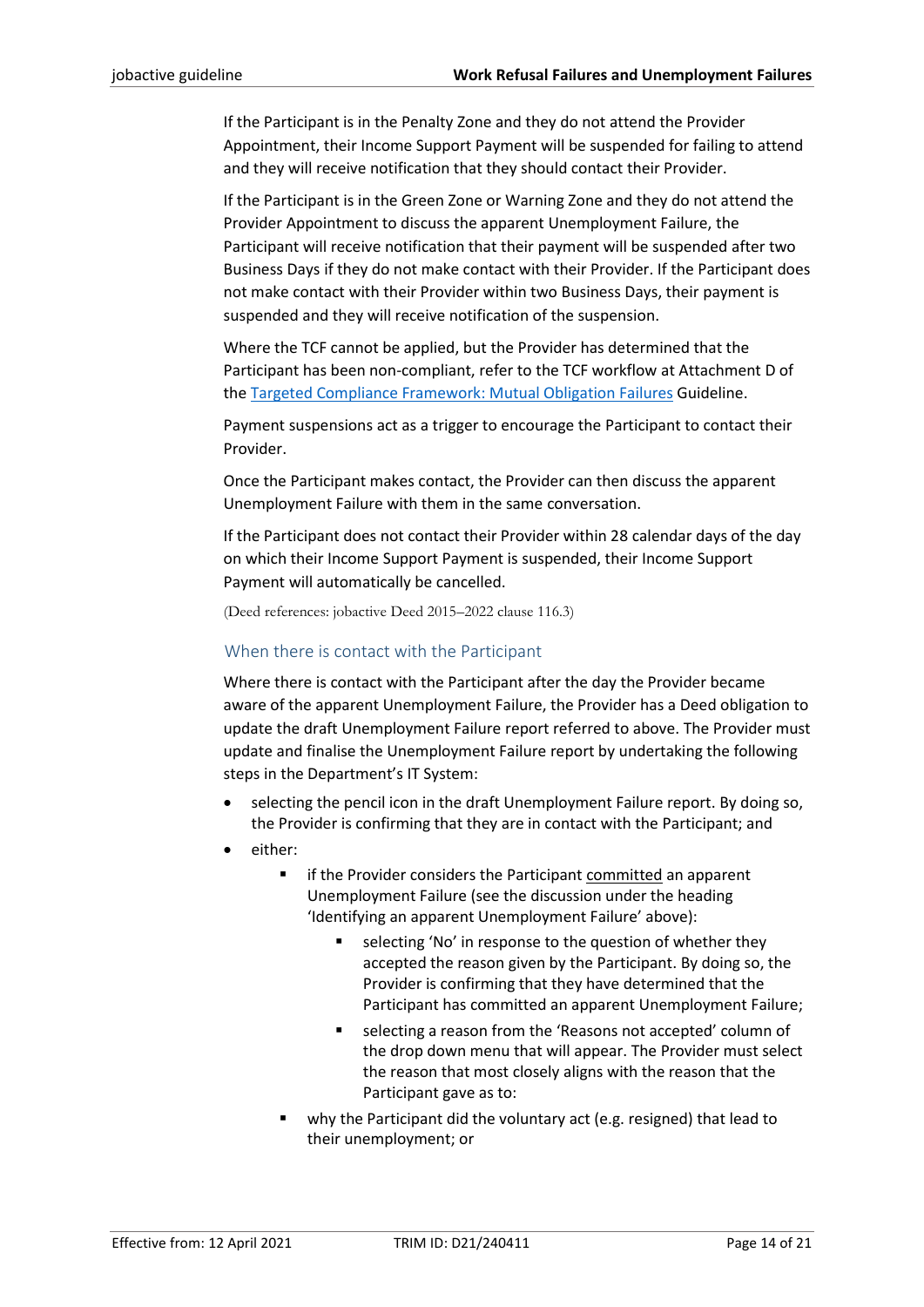why the Participant engaged in misconduct (or believed they did not engage in misconduct); and

selecting 'submit', which will send the Unemployment Failure report to Services Australia for investigation; or

- if the Provider considers the Participant **did not commit** an apparent Unemployment Failure (see the discussion under the heading 'Identifying an apparent Unemployment Failure' above):
	- selecting 'Yes' in response to the question of whether they accepted the reason given by the Participant. By doing so, the Provider is confirming that they have determined that the Participant has not committed an apparent Unemployment Failure;
	- selecting a reason from the 'Reasons accepted' column of the drop down menu that will appear. The Provider must select the reason that most closely aligns with the reason that the Participant gave as to why the Participant became unemployed. A full list of these drop-down menu options can be found at Attachment B; and
	- selecting 'submit', which will close the report (i.e. the report will not be sent to Services Australia for investigation).

A full list of these drop-down menu options can be found at [Attachment B.](#page-18-0)

Where the TCF cannot be applied, but the Provider has determined that the Participant has been non-compliant, refer to the TCF workflow at Attachment D of th[e Targeted Compliance Framework: Mutual Obligation Failures](https://ecsnaccess.gov.au/ProviderPortal/jobactive/Guidelines/Pages/Participation-and-Compliance-Framework.aspx) Guideline.

(Deed references: jobactive Deed 2015–2022 clause 116.4(b))

 **Documentary Evidence:** Evidence that the Provider must link or upload to the Unemployment Failure report in the Department's IT Systems may include notification of unemployment, or evidence from a Transition to Work Provider (for a Transition to Work Participant), details of the job/Employer and/or details of the incident, including dates, the parties involved and what occurred.

# <span id="page-14-0"></span>5. Identifying Work Refusal Failures and apparent Unemployment Failures for Transition to Work participants

If a Transition to Work Provider assesses that a Transition to Work participant has committed a Work Refusal Failure or an apparent Unemployment Failure, they will refer the participant to a jobactive Provider. The Transition to Work Provider will:

- explain the impact of the failure to the participant;
- exit the participant from Transition to Work and refer the participant to a jobactive Provider; and
- provide electronic evidence to the jobactive Provider that supports the assessment of a failure.

The jobactive Provider must then comply with their Deed obligations in relation to that Participant, including those relating to Work Refusal Failures and apparent Unemployment Failures.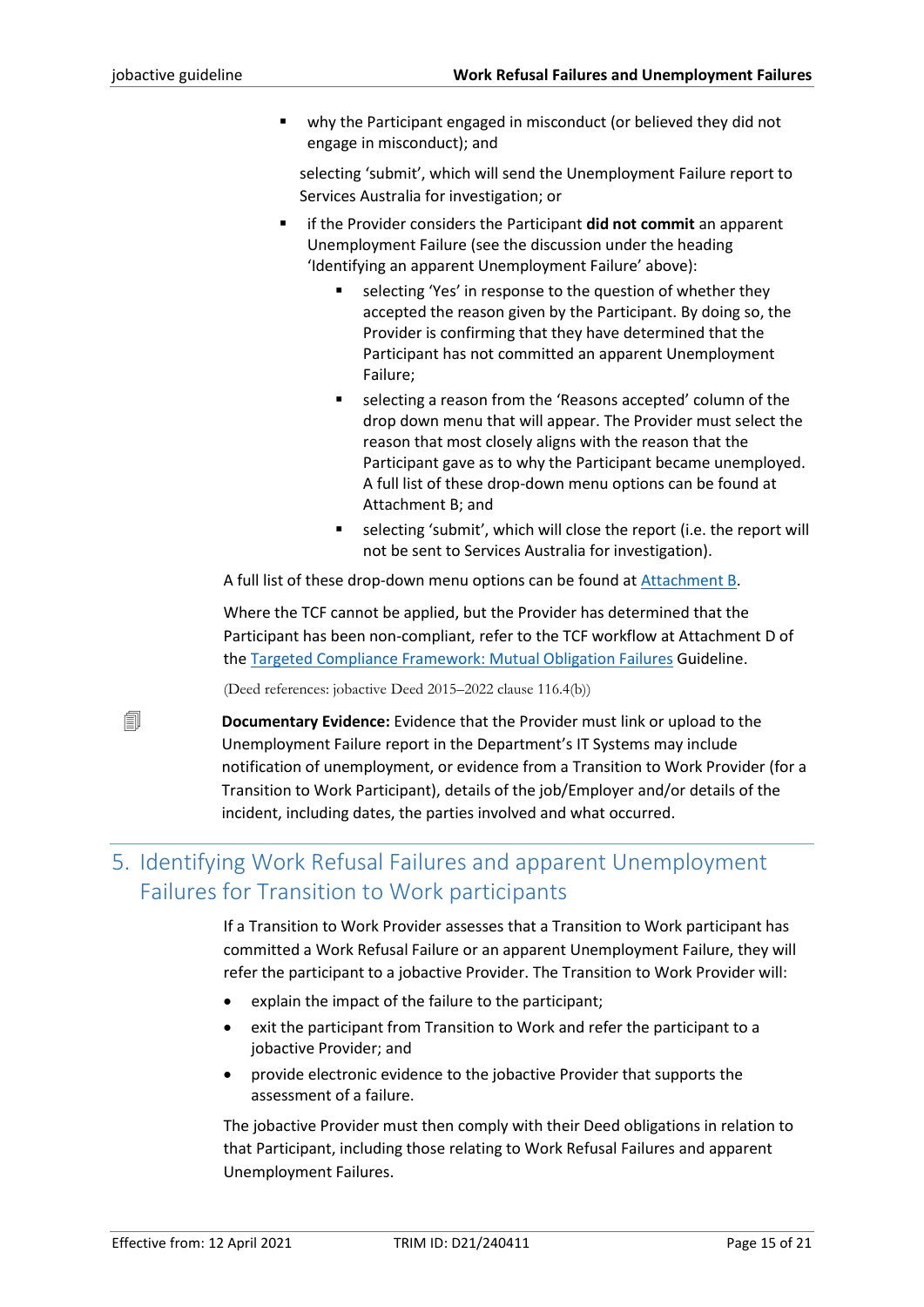# <span id="page-15-0"></span>Summary of required Documentary Evidence

*Documentary Evidence: Depending on the failure that has occurred, in addition to* the evidence recorded in the Department's IT Systems, Documentary Evidence could include:

- notification of an employment offer;
- the format of the notification (i.e. SMS, email or letter);
- details of the job/Employer and/or details of the incident, including dates, the parties involved and what occurred; and
- evidence from a Transition to Work Provider (for Transition to Work Participants).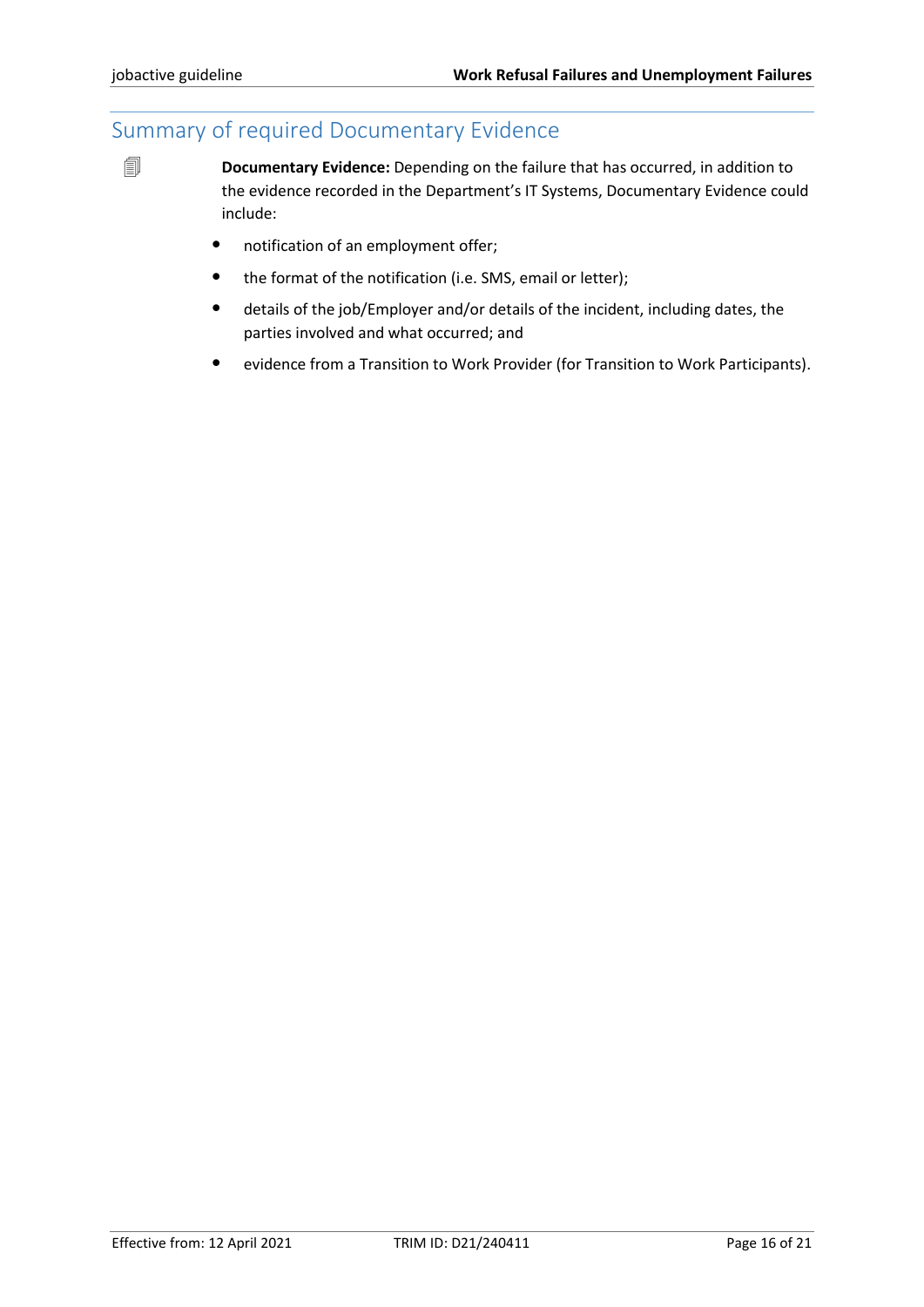# <span id="page-16-0"></span>Attachment A—Work Refusal Failure reason options

The following tables replicate the drop-down menus in the system.

## <span id="page-16-1"></span>**Job seeker\* failed to accept suitable job**

| <b>Reasons accepted</b>                                         | <b>Reasons not accepted</b>                                                |  |
|-----------------------------------------------------------------|----------------------------------------------------------------------------|--|
| Caring/family duties that are significant                       | Caring/family requirements                                                 |  |
| Conditions or pay not suitable                                  | Caring-childcare not organised as required                                 |  |
| Conditions/skills beyond job seeker*                            | Caring-claims childcare too expensive                                      |  |
| capacity                                                        | Conditions-claims too many or too few                                      |  |
| Cultural-workplace unsuitable for<br>cultural/religious reasons | hours                                                                      |  |
|                                                                 | Conditions-claims job does not match skills                                |  |
| Housing instability issues                                      | Conditions-claims not in preferred                                         |  |
| Legal requirements                                              | employment industry                                                        |  |
| Medical-employment will exacerbate<br>medical condition         | Conditions-does not want to undertake<br>certain part of job               |  |
| PCP-unable to arrange suitable childcare                        | Conditions-pay not enough (within<br>٠                                     |  |
| Travel/transport issue-distance too                             | allowable policy)                                                          |  |
| great/expensive                                                 | Does not want job<br>٠                                                     |  |
| PCP-job seeker <sup>*</sup> not better off financially          | Housing instability                                                        |  |
|                                                                 | Travel/transport issue-claims distance too<br>$\bullet$<br>great/expensive |  |

<sup>\*</sup> In this case, 'job seeker' refers to a 'Fully Eligible Participant (Mutual Obligation)' as defined in the jobactive Deed 2015–2022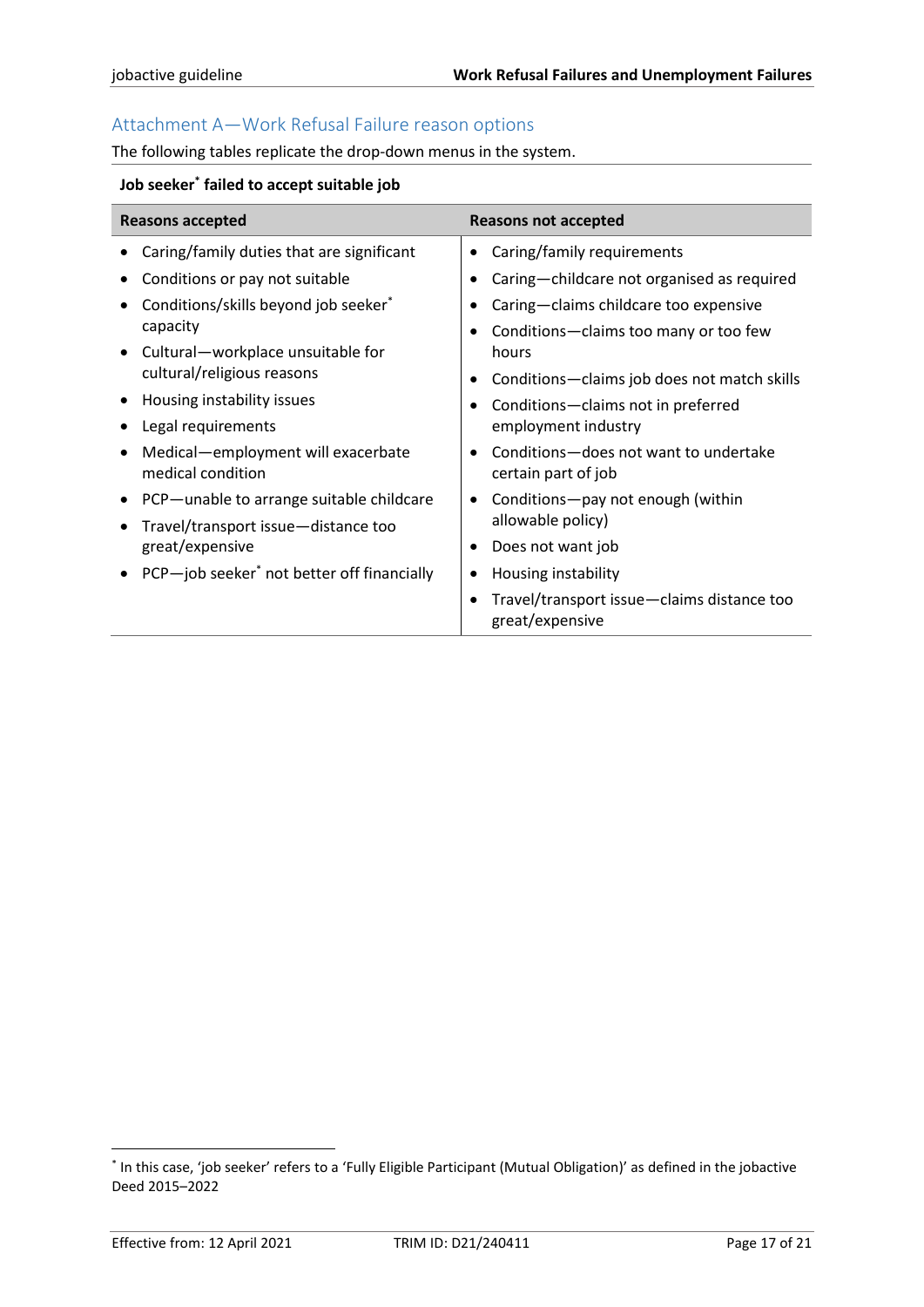<span id="page-17-0"></span>

|  |  |  | Job seeker* failed to commence suitable job |
|--|--|--|---------------------------------------------|
|--|--|--|---------------------------------------------|

| Caring/family duties that were<br>$\bullet$<br>unforeseeable-unable to advise prior<br>$\bullet$<br>Caring-unable to obtain suitable<br>٠<br>childcare/too expensive<br>$\bullet$<br>Conditions or pay not suitable<br>$\bullet$<br>Conditions/skills for job beyond job seeker <sup>+</sup><br>capacity<br>$\bullet$<br>Cultural business-unable to advise prior<br>Cultural-workplace unsuitable for<br>cultural/religious reasons<br>Housing instability issues<br>Housing-landlord/property inspection-<br>$\bullet$<br>unable to advise prior<br>Legal requirements-unable to advise prior<br>٠<br>Local issue/natural disaster prevented<br>$\bullet$<br>attendance<br>$\bullet$<br>Medical/health reason-unable to advise<br>٠<br>prior<br>$\bullet$<br>Major personal crisis affected job seeker <sup>+</sup> -<br>$\bullet$<br>unable to advise prior<br>Travel/transport issue-distance too<br>$\bullet$<br>great/expensive<br>Travel/transport issue-did not have money<br>$\bullet$<br>to pay for<br>Travel/transport issue on the day-unable<br>to advise prior | Away from home/on holiday<br>Caring/family requirements<br>Caring-childcare not organised as required<br>Caring-claims childcare too expensive<br>Conditions-claims too many or too few<br>hours<br>Conditions-claims job does not match skills<br>Conditions-claims not in preferred<br>employment industry<br>Conditions-does not want to undertake<br>certain part of job<br>Conditions-pay not enough (within<br>allowable policy)<br>Does not want job<br>Got start date/time wrong/got lost<br>Housing instability<br>Housing-landlord/property inspection<br>Medical/health reason<br>Travel/transport issue-claims distance too<br>great/expensive<br>Travel/transport-did not have money to<br>pay<br>Travel/transport issue-did not have access<br>Prior notice not given and reasonable to<br>expect:<br>• Caring/family reasons<br>Housing-landlord/property inspection<br>Legal requirement<br>Medical/health reason<br>Travel/transport-did not have money to<br>pay<br>Travel/transport issue-did not have<br>access |
|------------------------------------------------------------------------------------------------------------------------------------------------------------------------------------------------------------------------------------------------------------------------------------------------------------------------------------------------------------------------------------------------------------------------------------------------------------------------------------------------------------------------------------------------------------------------------------------------------------------------------------------------------------------------------------------------------------------------------------------------------------------------------------------------------------------------------------------------------------------------------------------------------------------------------------------------------------------------------------------------------------------------------------------------------------------------------|-------------------------------------------------------------------------------------------------------------------------------------------------------------------------------------------------------------------------------------------------------------------------------------------------------------------------------------------------------------------------------------------------------------------------------------------------------------------------------------------------------------------------------------------------------------------------------------------------------------------------------------------------------------------------------------------------------------------------------------------------------------------------------------------------------------------------------------------------------------------------------------------------------------------------------------------------------------------------------------------------------------------------------------|

<sup>\*</sup> In this case, 'job seeker' refers to a 'Fully Eligible Participant (Mutual Obligation)' as defined in the jobactive Deed 2015–2022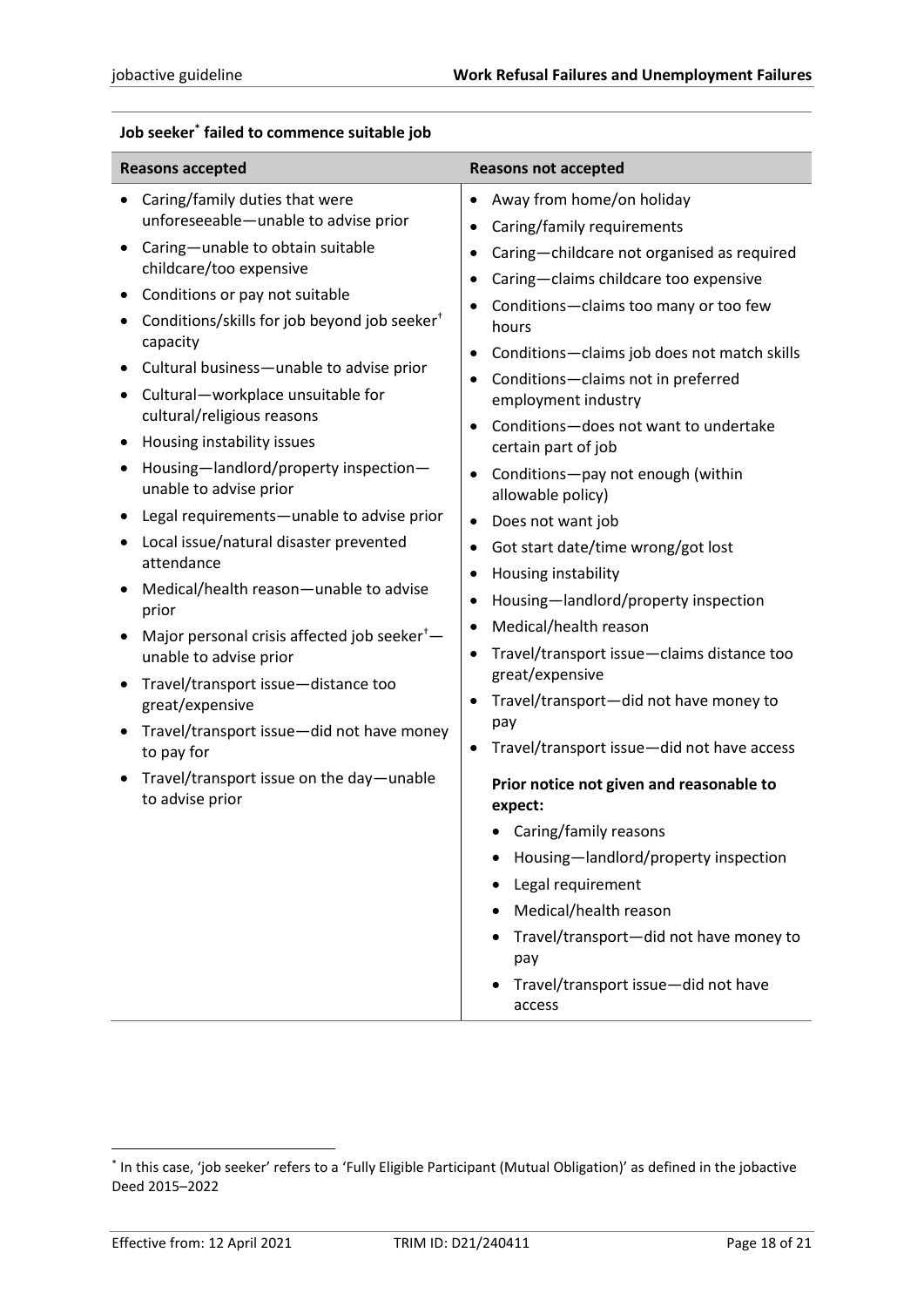# <span id="page-18-0"></span>Attachment B—Unemployment Failure reason options

The following tables replicate the drop-down menus in the system.

## <span id="page-18-1"></span>**Job seeker\* voluntarily leaves a job**

| <b>Reasons accepted</b>                                                                                                                                                                                                                                                                                                                                                                                                                                                                                                  | <b>Reasons not accepted</b>                                                                                                                                                                                                                                                                                                                                                                                                                                                                                                                                                                         |  |
|--------------------------------------------------------------------------------------------------------------------------------------------------------------------------------------------------------------------------------------------------------------------------------------------------------------------------------------------------------------------------------------------------------------------------------------------------------------------------------------------------------------------------|-----------------------------------------------------------------------------------------------------------------------------------------------------------------------------------------------------------------------------------------------------------------------------------------------------------------------------------------------------------------------------------------------------------------------------------------------------------------------------------------------------------------------------------------------------------------------------------------------------|--|
| Caring/family duties that are significant<br>Conditions-pay disputes<br>Conditions/skills for job beyond job seeker <sup>#</sup><br>capacity<br>Conditions-workplace conflicts<br>Conditions-work environment unsafe/no<br>longer accessible<br>Cultural-workplace unsuitable for<br>cultural/religious reasons<br>Housing instability issues<br>Legal requirements<br>Major personal crisis affected job seeker <sup>#</sup><br>Medical-employment exacerbates medical<br>condition<br>PCP-childcare no longer suitable | Caring-claims childcare too expensive<br>$\bullet$<br>Caring/family requirements<br>٠<br>Conditions-claims too many or too few<br>٠<br>hours<br>Conditions-claims not in preferred<br>$\bullet$<br>employment industry<br>Conditions-claims job does not match skills<br>$\bullet$<br>Conditions-does not like the<br>workplace/employees<br>Conditions-does not want to undertake<br>certain part of job<br>Conditions-does not like the type of work<br>٠<br>Conditions-pay not enough (within<br>٠<br>allowable policy)<br>Conditions-workplace conflicts<br>٠<br>Does not want job<br>$\bullet$ |  |
| PCP-no longer financially suitable                                                                                                                                                                                                                                                                                                                                                                                                                                                                                       | Housing instability<br>٠                                                                                                                                                                                                                                                                                                                                                                                                                                                                                                                                                                            |  |
|                                                                                                                                                                                                                                                                                                                                                                                                                                                                                                                          |                                                                                                                                                                                                                                                                                                                                                                                                                                                                                                                                                                                                     |  |
| Travel/transport issue-distance too<br>great/expensive                                                                                                                                                                                                                                                                                                                                                                                                                                                                   | Medical/health reason<br>$\bullet$<br>Travel/transport issue-claims distance too<br>great/expensive                                                                                                                                                                                                                                                                                                                                                                                                                                                                                                 |  |

<sup>\*</sup> In this case, 'job seeker' refers to a 'Fully Eligible Participant (Mutual Obligation)' as defined in the jobactive Deed 2015–2022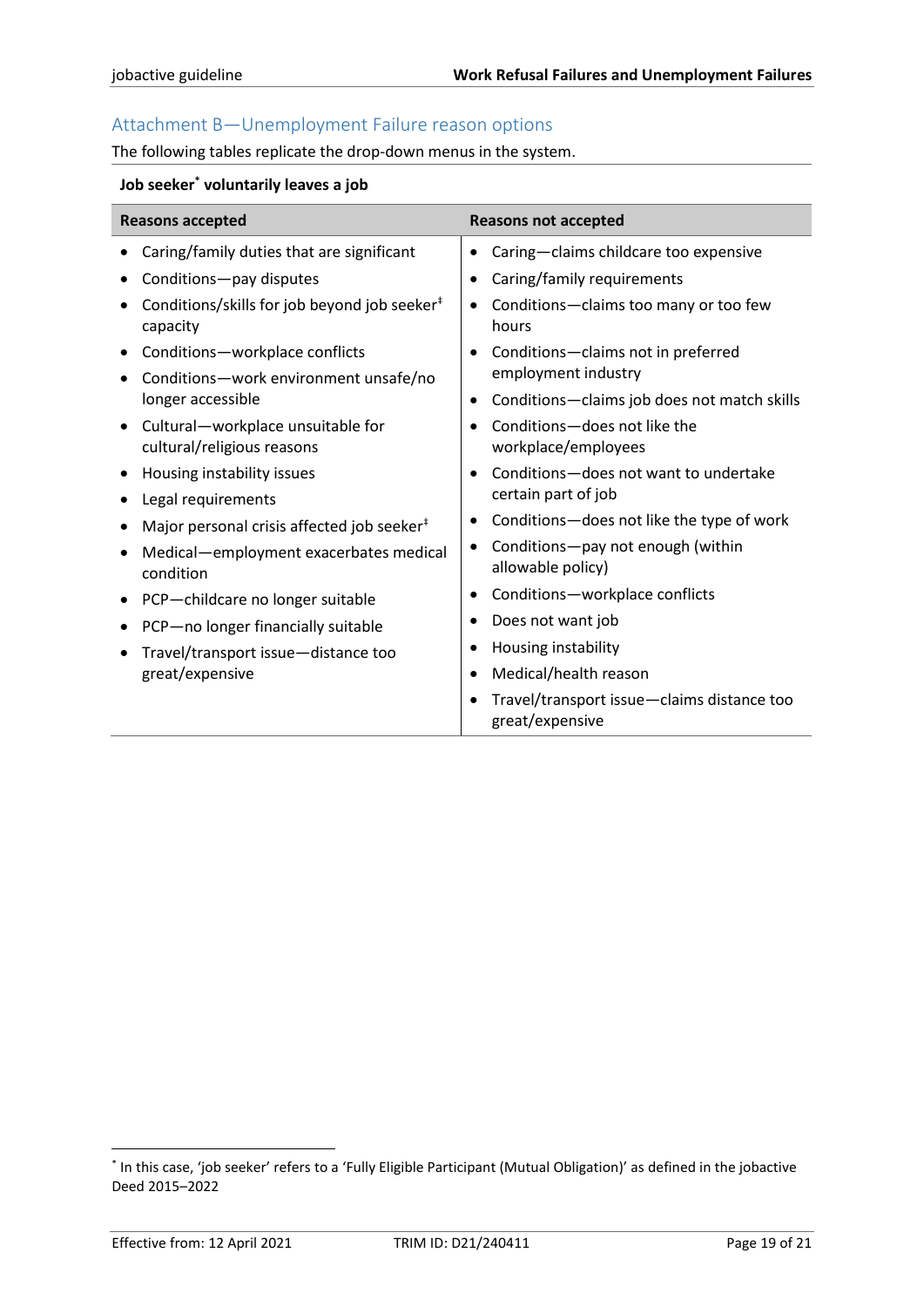| <b>Reasons accepted</b>                                                                                                                                                                                        | Reasons not accepted                                                                                                                                                                              |  |
|----------------------------------------------------------------------------------------------------------------------------------------------------------------------------------------------------------------|---------------------------------------------------------------------------------------------------------------------------------------------------------------------------------------------------|--|
| Caring/family duties impacted work hours<br>Claims of misconduct by employer are false<br>Disability/condition presenting itself as<br>misconduct<br>Did not have appropriate attire to wear at<br>requirement | Believes rules are too strict/not applicable<br>٠<br>to them<br>Claims accidentally miscalculated hours<br>worked-excessive<br>Claims of misconduct are false<br>Conflict started by other people |  |
| Major personal crisis affected job seeker <sup>§</sup>                                                                                                                                                         | Couldn't control behaviour/self                                                                                                                                                                   |  |
| Medical issue/condition contributed to<br>behaviour                                                                                                                                                            | Did not think they were dressed<br>inappropriately                                                                                                                                                |  |
| Significant breakdown in employer<br>relationship                                                                                                                                                              | Did not believe they were impacted by<br>substances                                                                                                                                               |  |
|                                                                                                                                                                                                                | Denied nature of misconduct                                                                                                                                                                       |  |
|                                                                                                                                                                                                                | Falsified disability/condition presenting<br>itself as misconduct                                                                                                                                 |  |

# <span id="page-19-0"></span>**Job seeker\* dismissed for misconduct**

<sup>\*</sup> In this case, 'job seeker' refers to a 'Fully Eligible Participant (Mutual Obligation)' as defined in the jobactive Deed 2015–2022